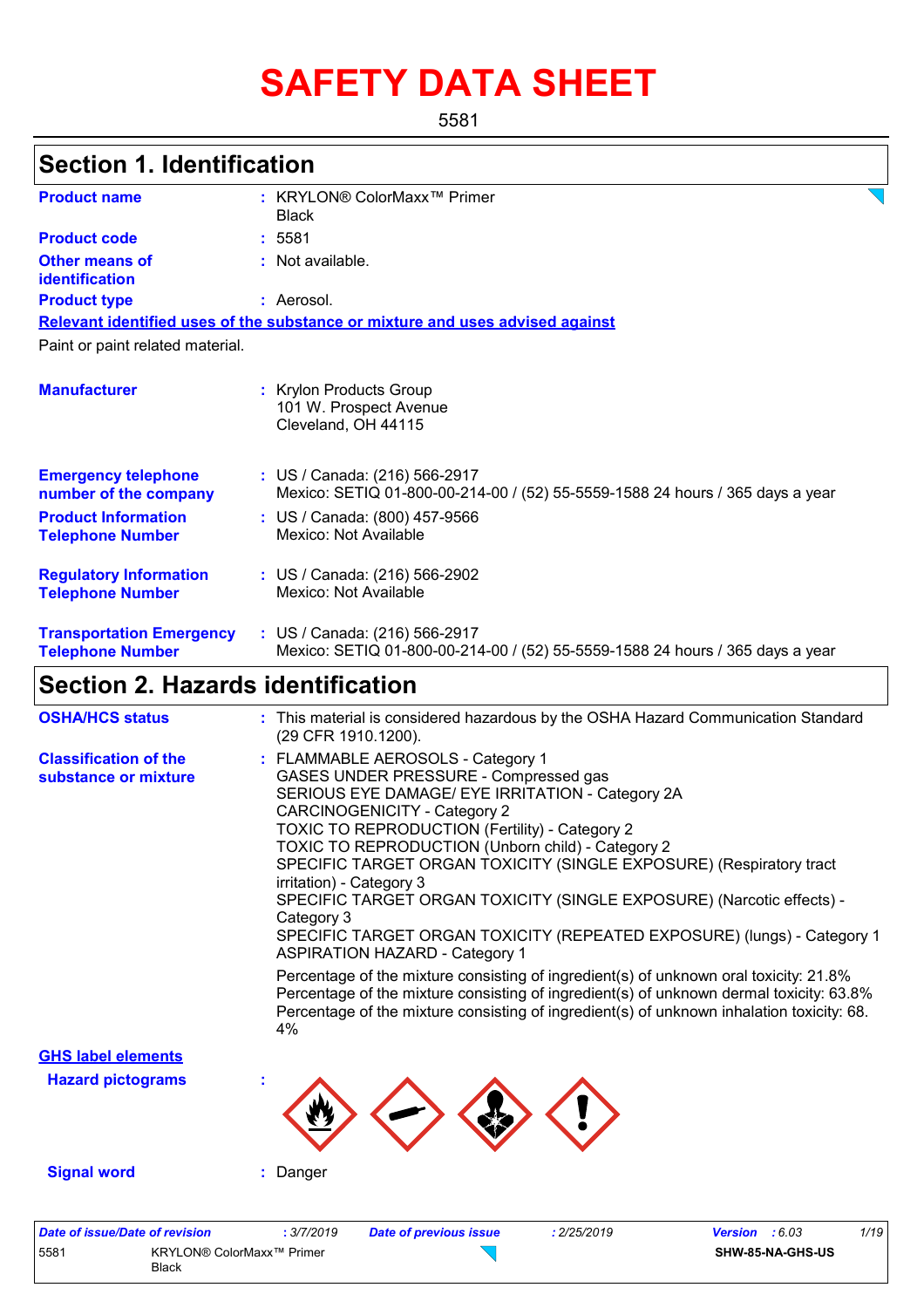# **Section 2. Hazards identification**

| <b>Hazard statements</b>                   | : Extremely flammable aerosol.<br>Contains gas under pressure; may explode if heated.                                                                                                                                                                                                                                                                                                                                                                                                                                                                                                                            |
|--------------------------------------------|------------------------------------------------------------------------------------------------------------------------------------------------------------------------------------------------------------------------------------------------------------------------------------------------------------------------------------------------------------------------------------------------------------------------------------------------------------------------------------------------------------------------------------------------------------------------------------------------------------------|
|                                            | Causes serious eye irritation.                                                                                                                                                                                                                                                                                                                                                                                                                                                                                                                                                                                   |
|                                            | Suspected of damaging fertility or the unborn child.                                                                                                                                                                                                                                                                                                                                                                                                                                                                                                                                                             |
|                                            | Suspected of causing cancer.                                                                                                                                                                                                                                                                                                                                                                                                                                                                                                                                                                                     |
|                                            | May be fatal if swallowed and enters airways.                                                                                                                                                                                                                                                                                                                                                                                                                                                                                                                                                                    |
|                                            | May cause respiratory irritation.                                                                                                                                                                                                                                                                                                                                                                                                                                                                                                                                                                                |
|                                            | May cause drowsiness or dizziness.                                                                                                                                                                                                                                                                                                                                                                                                                                                                                                                                                                               |
|                                            | Causes damage to organs through prolonged or repeated exposure. (lungs)                                                                                                                                                                                                                                                                                                                                                                                                                                                                                                                                          |
|                                            |                                                                                                                                                                                                                                                                                                                                                                                                                                                                                                                                                                                                                  |
| <b>Precautionary statements</b>            |                                                                                                                                                                                                                                                                                                                                                                                                                                                                                                                                                                                                                  |
| <b>General</b>                             | : Read label before use. Keep out of reach of children. If medical advice is needed, have<br>product container or label at hand.                                                                                                                                                                                                                                                                                                                                                                                                                                                                                 |
| <b>Prevention</b>                          | : Obtain special instructions before use. Do not handle until all safety precautions have<br>been read and understood. Wear protective gloves. Wear eye or face protection.<br>Wear protective clothing. Keep away from heat, hot surfaces, sparks, open flames and<br>other ignition sources. No smoking. Do not spray on an open flame or other ignition<br>source. Use only outdoors or in a well-ventilated area. Do not breathe dust or mist. Do<br>not eat, drink or smoke when using this product. Wash hands thoroughly after handling.<br>Pressurized container: Do not pierce or burn, even after use. |
| <b>Response</b>                            | Get medical attention if you feel unwell. IF exposed or concerned: Get medical<br>÷.<br>attention. IF INHALED: Remove person to fresh air and keep comfortable for breathing.<br>Call a POISON CENTER or physician if you feel unwell. IF SWALLOWED:<br>Immediately call a POISON CENTER or physician. Do NOT induce vomiting. IF IN<br>EYES: Rinse cautiously with water for several minutes. Remove contact lenses, if<br>present and easy to do. Continue rinsing. If eye irritation persists: Get medical attention.                                                                                         |
| <b>Storage</b>                             | : Store locked up. Protect from sunlight. Do not expose to temperatures exceeding 50<br>°C/122 °F. Store in a well-ventilated place.                                                                                                                                                                                                                                                                                                                                                                                                                                                                             |
| <b>Disposal</b>                            | Dispose of contents and container in accordance with all local, regional, national and<br>international regulations.                                                                                                                                                                                                                                                                                                                                                                                                                                                                                             |
| <b>Supplemental label</b><br>elements      | DELAYED EFFECTS FROM LONG TERM OVEREXPOSURE. Contains solvents which<br>can cause permanent brain and nervous system damage. Intentional misuse by<br>deliberately concentrating and inhaling the contents can be harmful or fatal. WARNING:<br>This product contains chemicals known to the State of California to cause cancer and<br>birth defects or other reproductive harm.                                                                                                                                                                                                                                |
|                                            | Please refer to the SDS for additional information. Keep out of reach of children. Keep<br>upright in a cool, dry place. Do not discard empty can in trash compactor.                                                                                                                                                                                                                                                                                                                                                                                                                                            |
| <b>Hazards not otherwise</b><br>classified | : DANGER: Rags, steel wool, other waste soaked with this product, and sanding residue<br>may spontaneously catch fire if improperly discarded. Immediately place rags, steel<br>wool, other waste soaked with this product, and sanding residue in a sealed, water-filled,<br>metal container. Dispose of in accordance with local fire regulations.                                                                                                                                                                                                                                                             |

# **Section 3. Composition/information on ingredients**

| Substance/mixture     | : Mixture        |
|-----------------------|------------------|
| <b>Other means of</b> | : Not available. |
| <i>identification</i> |                  |

#### **CAS number/other identifiers**

| <b>Ingredient name</b>              |                           |                               | % by weight | <b>CAS number</b>               |
|-------------------------------------|---------------------------|-------------------------------|-------------|---------------------------------|
| Acetone                             |                           |                               |             | 67-64-1                         |
| Propane                             |                           |                               | l≥10 - ≤25  | 74-98-6                         |
| Ethylbenzene                        |                           |                               | l≥10 - ≤16  | $100 - 41 - 4$                  |
| Dimethyl Carbonate                  |                           |                               | ≤10         | 616-38-6                        |
| Butane                              |                           |                               | ≤10         | 106-97-8                        |
| Talc                                |                           |                               | ≤10         | 14807-96-6                      |
| 2-Methyl-1-propanol                 |                           |                               | $≤2.2$      | 78-83-1                         |
| Lt. Aliphatic Hydrocarbon Solvent   |                           |                               | $\leq$ 3    | 64742-89-8                      |
| Light Aliphatic Hydrocarbon Solvent |                           |                               | $\leq$ 3    | 64742-49-0                      |
| Light Aliphatic Hydrocarbon Solvent |                           |                               | ≤2.8        | 68410-97-9                      |
| Carbon Black                        |                           |                               | ≤1          | 1333-86-4                       |
| Date of issue/Date of revision      | : 3/7/2019                | <b>Date of previous issue</b> | : 2/25/2019 | 2/19<br><b>Version</b> : $6.03$ |
| 5581<br><b>Black</b>                | KRYLON® ColorMaxx™ Primer |                               |             | SHW-85-NA-GHS-US                |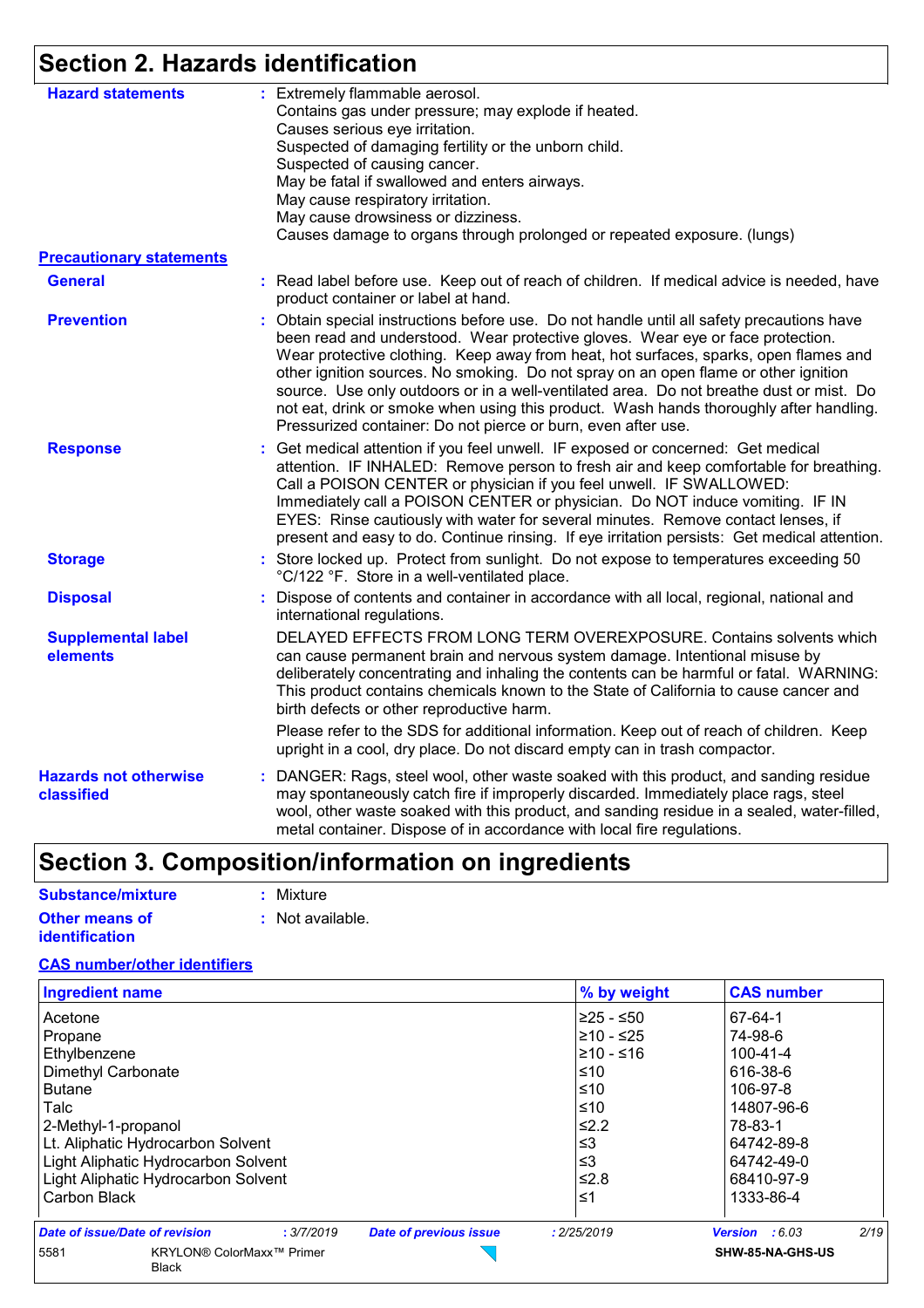### **Section 3. Composition/information on ingredients**

|                       | - |      |           |
|-----------------------|---|------|-----------|
| Xylene, mixed isomers |   |      | 1330-20-7 |
| Heptane               |   | ≤0.3 | 142-82-5  |
| Octane                |   | ≤0.3 | 111-65-9  |
|                       |   |      |           |

Any concentration shown as a range is to protect confidentiality or is due to batch variation.

**There are no additional ingredients present which, within the current knowledge of the supplier and in the concentrations applicable, are classified as hazardous to health and hence require reporting in this section.**

**Occupational exposure limits, if available, are listed in Section 8.**

### **Section 4. First aid measures**

| <b>Description of necessary first aid measures</b> |                                                                                                                                                                                                                                                                                                                                                                                                                                                                                                                                                                                                                                                                                                                                                                                                                                                 |
|----------------------------------------------------|-------------------------------------------------------------------------------------------------------------------------------------------------------------------------------------------------------------------------------------------------------------------------------------------------------------------------------------------------------------------------------------------------------------------------------------------------------------------------------------------------------------------------------------------------------------------------------------------------------------------------------------------------------------------------------------------------------------------------------------------------------------------------------------------------------------------------------------------------|
| Eye contact                                        | : Immediately flush eyes with plenty of water, occasionally lifting the upper and lower<br>eyelids. Check for and remove any contact lenses. Continue to rinse for at least 10<br>minutes. Get medical attention.                                                                                                                                                                                                                                                                                                                                                                                                                                                                                                                                                                                                                               |
| <b>Inhalation</b>                                  | : Remove victim to fresh air and keep at rest in a position comfortable for breathing. If it<br>is suspected that fumes are still present, the rescuer should wear an appropriate mask<br>or self-contained breathing apparatus. If not breathing, if breathing is irregular or if<br>respiratory arrest occurs, provide artificial respiration or oxygen by trained personnel. It<br>may be dangerous to the person providing aid to give mouth-to-mouth resuscitation.<br>Get medical attention. If necessary, call a poison center or physician. If unconscious,<br>place in recovery position and get medical attention immediately. Maintain an open<br>airway. Loosen tight clothing such as a collar, tie, belt or waistband.                                                                                                            |
| <b>Skin contact</b>                                | : Flush contaminated skin with plenty of water. Remove contaminated clothing and<br>shoes. Continue to rinse for at least 10 minutes. Get medical attention. Wash clothing<br>before reuse. Clean shoes thoroughly before reuse.                                                                                                                                                                                                                                                                                                                                                                                                                                                                                                                                                                                                                |
| <b>Ingestion</b>                                   | : Get medical attention immediately. Call a poison center or physician. Wash out mouth<br>with water. Remove dentures if any. Remove victim to fresh air and keep at rest in a<br>position comfortable for breathing. If material has been swallowed and the exposed<br>person is conscious, give small quantities of water to drink. Stop if the exposed person<br>feels sick as vomiting may be dangerous. Aspiration hazard if swallowed. Can enter<br>lungs and cause damage. Do not induce vomiting. If vomiting occurs, the head should<br>be kept low so that vomit does not enter the lungs. Never give anything by mouth to an<br>unconscious person. If unconscious, place in recovery position and get medical<br>attention immediately. Maintain an open airway. Loosen tight clothing such as a collar,<br>tie, belt or waistband. |

| Most important symptoms/effects, acute and delayed |                                                                                                                                  |                                                                                                                              |             |                |      |
|----------------------------------------------------|----------------------------------------------------------------------------------------------------------------------------------|------------------------------------------------------------------------------------------------------------------------------|-------------|----------------|------|
| <b>Potential acute health effects</b>              |                                                                                                                                  |                                                                                                                              |             |                |      |
| <b>Eye contact</b>                                 |                                                                                                                                  | : Causes serious eye irritation.                                                                                             |             |                |      |
| <b>Inhalation</b>                                  |                                                                                                                                  | : Can cause central nervous system (CNS) depression. May cause drowsiness or<br>dizziness. May cause respiratory irritation. |             |                |      |
| <b>Skin contact</b>                                |                                                                                                                                  | : No known significant effects or critical hazards.                                                                          |             |                |      |
| <b>Ingestion</b>                                   | enters airways.                                                                                                                  | : Can cause central nervous system (CNS) depression. May be fatal if swallowed and                                           |             |                |      |
| <b>Over-exposure signs/symptoms</b>                |                                                                                                                                  |                                                                                                                              |             |                |      |
| <b>Eye contact</b>                                 | pain or irritation<br>watering<br>redness                                                                                        | : Adverse symptoms may include the following:                                                                                |             |                |      |
| <b>Inhalation</b>                                  | coughing<br>nausea or vomiting<br>headache<br>drowsiness/fatigue<br>dizziness/vertigo<br>unconsciousness<br>reduced fetal weight | : Adverse symptoms may include the following:<br>respiratory tract irritation                                                |             |                |      |
| <b>Date of issue/Date of revision</b>              | : 3/7/2019                                                                                                                       | <b>Date of previous issue</b>                                                                                                | : 2/25/2019 | Version : 6.03 | 3/19 |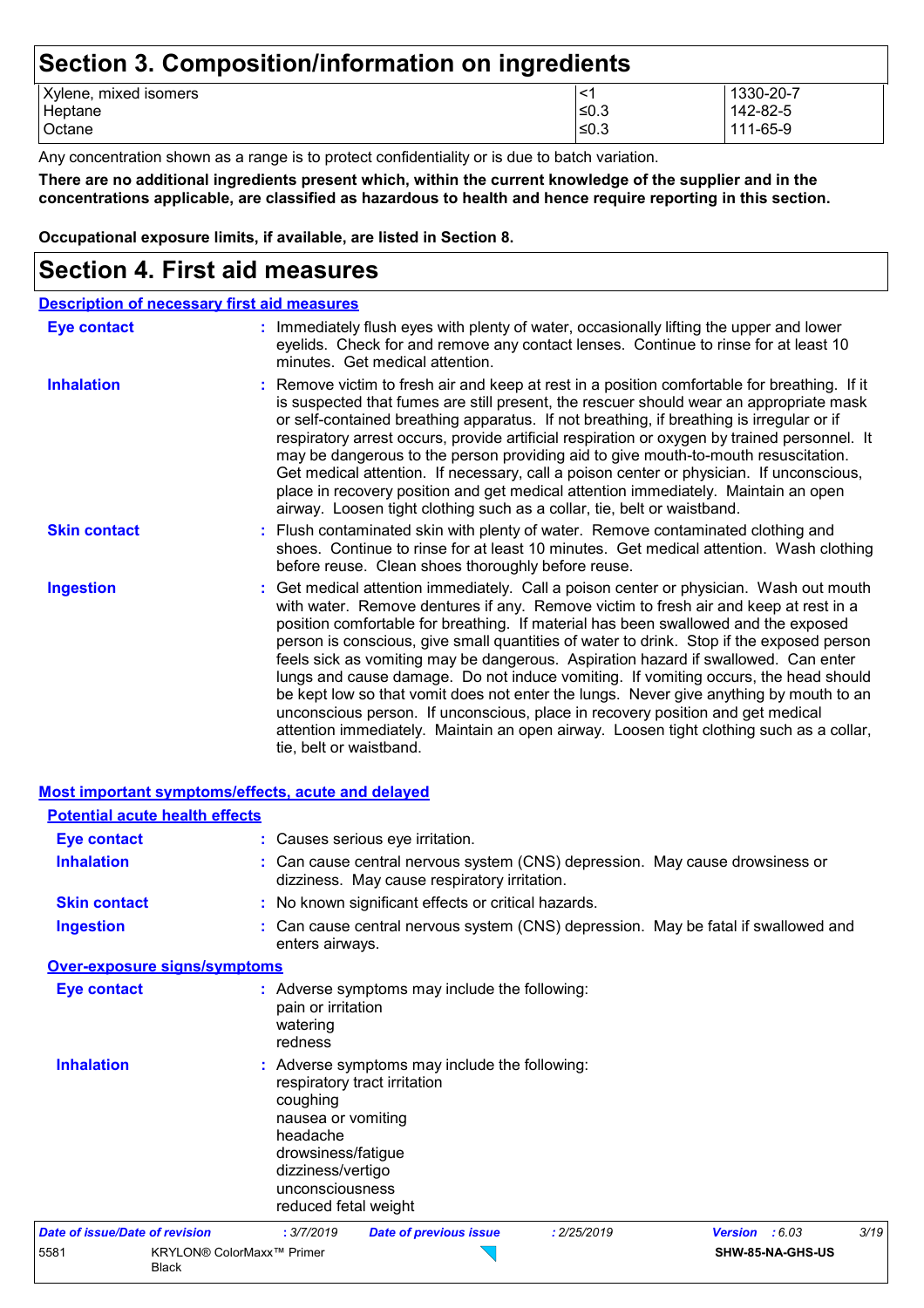# **Section 4. First aid measures**

|                            | increase in fetal deaths<br>skeletal malformations                                                                                                                                                                                               |  |
|----------------------------|--------------------------------------------------------------------------------------------------------------------------------------------------------------------------------------------------------------------------------------------------|--|
| <b>Skin contact</b>        | : Adverse symptoms may include the following:<br>reduced fetal weight<br>increase in fetal deaths<br>skeletal malformations                                                                                                                      |  |
| <b>Ingestion</b>           | : Adverse symptoms may include the following:<br>nausea or vomiting<br>reduced fetal weight<br>increase in fetal deaths<br>skeletal malformations<br><u>Indication of immediate medical attention and special treatment needed, if necessary</u> |  |
|                            |                                                                                                                                                                                                                                                  |  |
| <b>Notes to physician</b>  | : Treat symptomatically. Contact poison treatment specialist immediately if large<br>quantities have been ingested or inhaled.                                                                                                                   |  |
|                            |                                                                                                                                                                                                                                                  |  |
| <b>Specific treatments</b> | : No specific treatment.                                                                                                                                                                                                                         |  |

#### **See toxicological information (Section 11)**

# **Section 5. Fire-fighting measures**

| <b>Extinguishing media</b>                               |                                                                                                                                                                                                                                                                                                                                                                                                                                                     |
|----------------------------------------------------------|-----------------------------------------------------------------------------------------------------------------------------------------------------------------------------------------------------------------------------------------------------------------------------------------------------------------------------------------------------------------------------------------------------------------------------------------------------|
| <b>Suitable extinguishing</b><br>media                   | : Use an extinguishing agent suitable for the surrounding fire.                                                                                                                                                                                                                                                                                                                                                                                     |
| <b>Unsuitable extinguishing</b><br>media                 | : None known.                                                                                                                                                                                                                                                                                                                                                                                                                                       |
| <b>Specific hazards arising</b><br>from the chemical     | Extremely flammable aerosol. Runoff to sewer may create fire or explosion hazard. In<br>a fire or if heated, a pressure increase will occur and the container may burst, with the<br>risk of a subsequent explosion. Gas may accumulate in low or confined areas or travel<br>a considerable distance to a source of ignition and flash back, causing fire or explosion.<br>Bursting aerosol containers may be propelled from a fire at high speed. |
| <b>Hazardous thermal</b><br>decomposition products       | Decomposition products may include the following materials:<br>carbon dioxide<br>carbon monoxide<br>phosphorus oxides<br>metal oxide/oxides                                                                                                                                                                                                                                                                                                         |
| <b>Special protective actions</b><br>for fire-fighters   | Promptly isolate the scene by removing all persons from the vicinity of the incident if<br>there is a fire. No action shall be taken involving any personal risk or without suitable<br>training. Move containers from fire area if this can be done without risk. Use water<br>spray to keep fire-exposed containers cool.                                                                                                                         |
| <b>Special protective</b><br>equipment for fire-fighters | Fire-fighters should wear appropriate protective equipment and self-contained breathing<br>apparatus (SCBA) with a full face-piece operated in positive pressure mode.                                                                                                                                                                                                                                                                              |

## **Section 6. Accidental release measures**

**Personal precautions, protective equipment and emergency procedures**

 $\sum$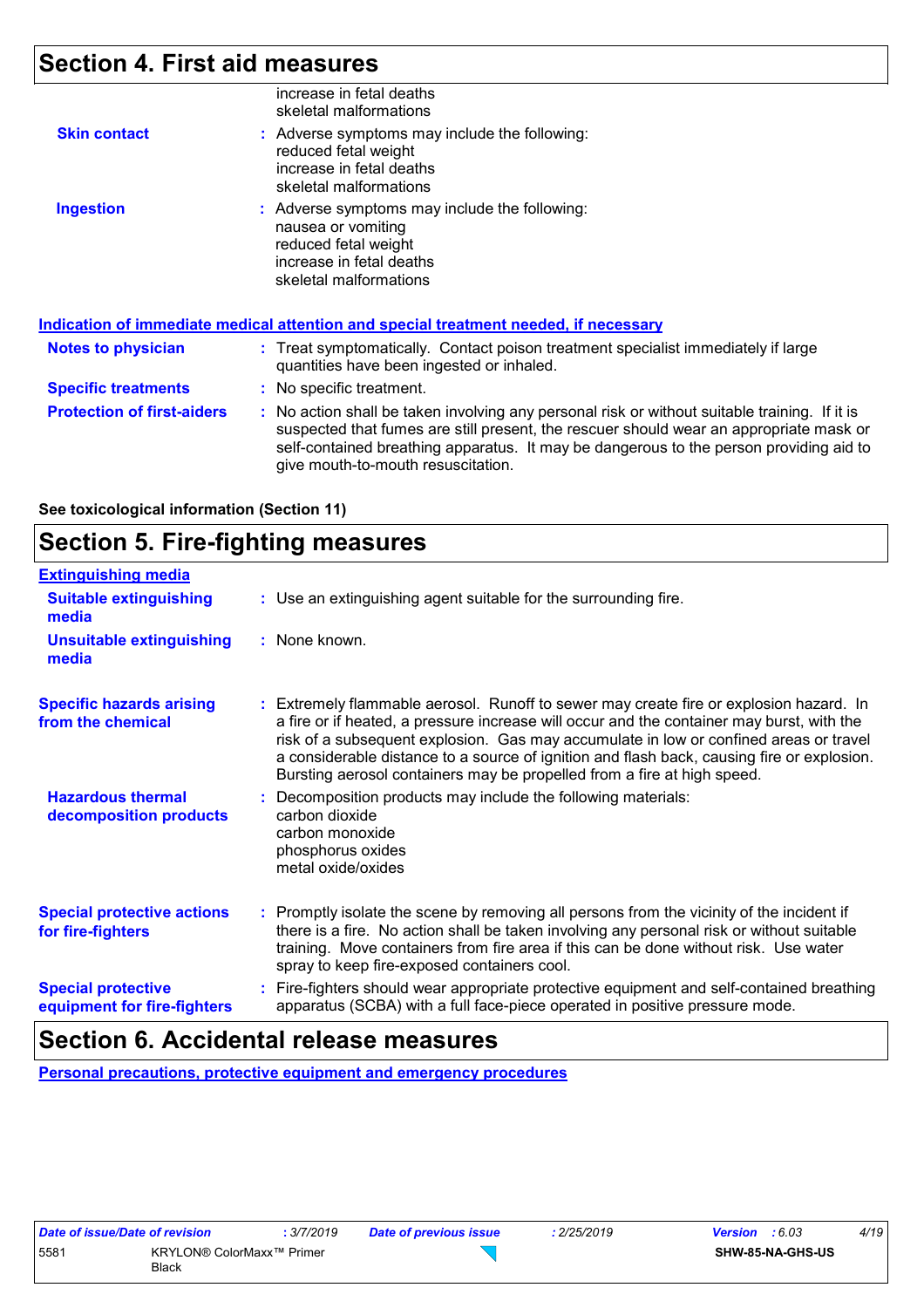# **Section 6. Accidental release measures**

| For non-emergency<br>personnel                               | : No action shall be taken involving any personal risk or without suitable training.<br>Evacuate surrounding areas. Keep unnecessary and unprotected personnel from<br>entering. In the case of aerosols being ruptured, care should be taken due to the rapid<br>escape of the pressurized contents and propellant. If a large number of containers are<br>ruptured, treat as a bulk material spillage according to the instructions in the clean-up<br>section. Do not touch or walk through spilled material. Shut off all ignition sources. No<br>flares, smoking or flames in hazard area. Avoid breathing vapor or mist. Provide<br>adequate ventilation. Wear appropriate respirator when ventilation is inadequate. Put<br>on appropriate personal protective equipment. |  |
|--------------------------------------------------------------|----------------------------------------------------------------------------------------------------------------------------------------------------------------------------------------------------------------------------------------------------------------------------------------------------------------------------------------------------------------------------------------------------------------------------------------------------------------------------------------------------------------------------------------------------------------------------------------------------------------------------------------------------------------------------------------------------------------------------------------------------------------------------------|--|
| For emergency responders                                     | If specialized clothing is required to deal with the spillage, take note of any information in<br>÷.<br>Section 8 on suitable and unsuitable materials. See also the information in "For non-<br>emergency personnel".                                                                                                                                                                                                                                                                                                                                                                                                                                                                                                                                                           |  |
| <b>Environmental precautions</b>                             | : Avoid dispersal of spilled material and runoff and contact with soil, waterways, drains<br>and sewers. Inform the relevant authorities if the product has caused environmental<br>pollution (sewers, waterways, soil or air).                                                                                                                                                                                                                                                                                                                                                                                                                                                                                                                                                  |  |
| <b>Methods and materials for containment and cleaning up</b> |                                                                                                                                                                                                                                                                                                                                                                                                                                                                                                                                                                                                                                                                                                                                                                                  |  |
| <b>Small spill</b>                                           | : Stop leak if without risk. Move containers from spill area. Use spark-proof tools and<br>explosion-proof equipment. Dilute with water and mop up if water-soluble. Alternatively,<br>or if water-insoluble, absorb with an inert dry material and place in an appropriate waste<br>disposal container. Dispose of via a licensed waste disposal contractor.                                                                                                                                                                                                                                                                                                                                                                                                                    |  |
| <b>Large spill</b>                                           | : Stop leak if without risk. Move containers from spill area. Use spark-proof tools and<br>explosion-proof equipment. Approach release from upwind. Prevent entry into sewers,<br>water courses, basements or confined areas. Wash spillages into an effluent treatment<br>plant or proceed as follows. Contain and collect spillage with non-combustible,<br>absorbent material e.g. sand, earth, vermiculite or diatomaceous earth and place in<br>container for disposal according to local regulations (see Section 13). Dispose of via a<br>licensed waste disposal contractor. Contaminated absorbent material may pose the<br>same hazard as the spilled product. Note: see Section 1 for emergency contact<br>information and Section 13 for waste disposal.             |  |

# **Section 7. Handling and storage**

#### **Precautions for safe handling**

| <b>Protective measures</b>                                                       | : Put on appropriate personal protective equipment (see Section 8). Pressurized<br>container: protect from sunlight and do not expose to temperatures exceeding 50°C. Do<br>not pierce or burn, even after use. Avoid exposure - obtain special instructions before<br>use. Avoid exposure during pregnancy. Do not handle until all safety precautions have<br>been read and understood. Do not get in eyes or on skin or clothing. Do not breathe<br>vapor or mist. Do not swallow. Avoid breathing gas. Use only with adequate ventilation.<br>Wear appropriate respirator when ventilation is inadequate. Store and use away from<br>heat, sparks, open flame or any other ignition source. Use explosion-proof electrical<br>(ventilating, lighting and material handling) equipment. Use only non-sparking tools.<br>Empty containers retain product residue and can be hazardous. |
|----------------------------------------------------------------------------------|------------------------------------------------------------------------------------------------------------------------------------------------------------------------------------------------------------------------------------------------------------------------------------------------------------------------------------------------------------------------------------------------------------------------------------------------------------------------------------------------------------------------------------------------------------------------------------------------------------------------------------------------------------------------------------------------------------------------------------------------------------------------------------------------------------------------------------------------------------------------------------------|
| <b>Advice on general</b><br>occupational hygiene                                 | : Eating, drinking and smoking should be prohibited in areas where this material is<br>handled, stored and processed. Workers should wash hands and face before eating,<br>drinking and smoking. Remove contaminated clothing and protective equipment before<br>entering eating areas. See also Section 8 for additional information on hygiene<br>measures.                                                                                                                                                                                                                                                                                                                                                                                                                                                                                                                            |
| <b>Conditions for safe storage,</b><br>including any<br><b>incompatibilities</b> | : Store in accordance with local regulations. Store away from direct sunlight in a dry, cool<br>and well-ventilated area, away from incompatible materials (see Section 10) and food<br>and drink. Protect from sunlight. Store locked up. Eliminate all ignition sources. Use<br>appropriate containment to avoid environmental contamination. See Section 10 for<br>incompatible materials before handling or use.                                                                                                                                                                                                                                                                                                                                                                                                                                                                     |

 $\sum$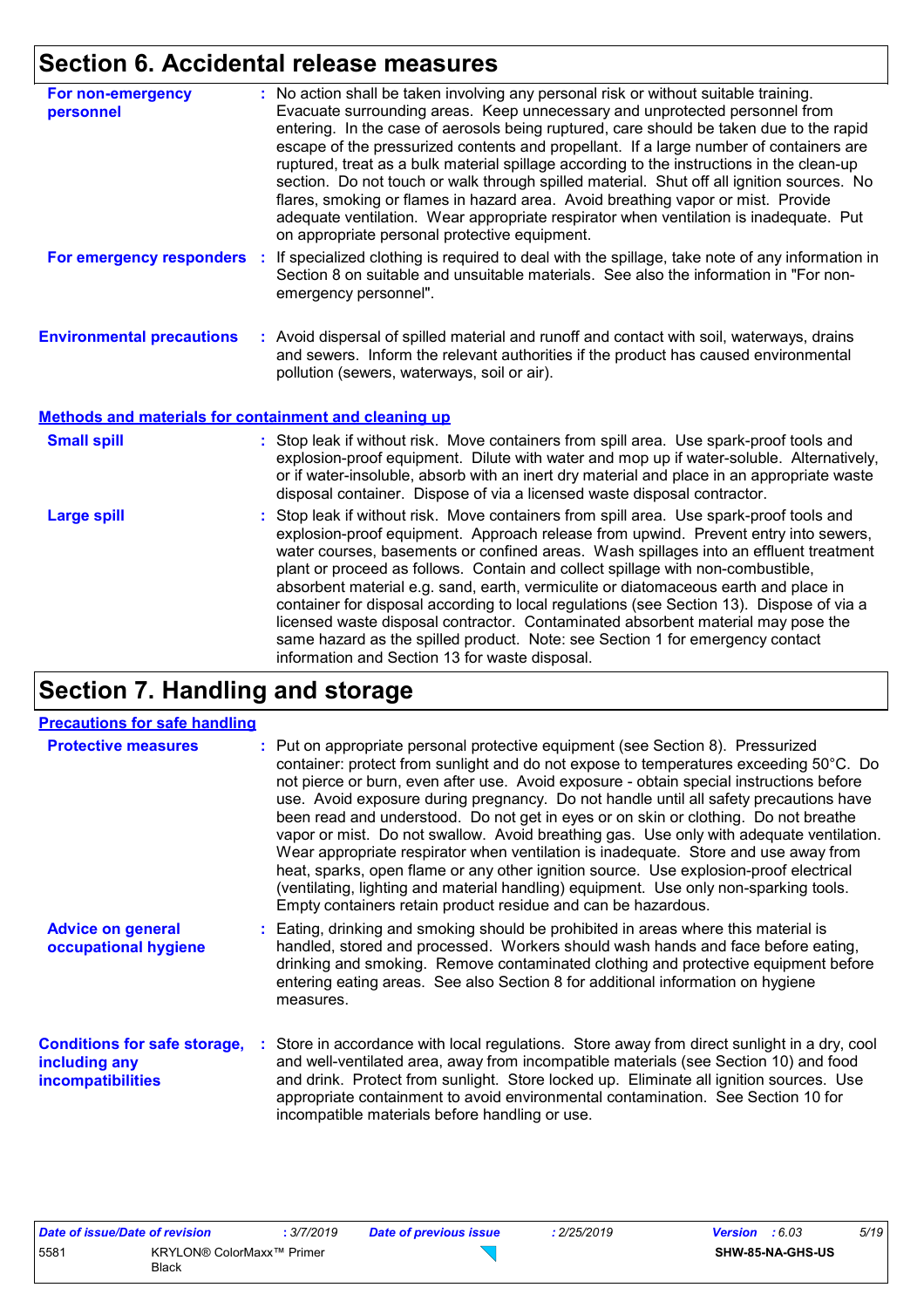#### **Control parameters**

Black

**Occupational exposure limits (OSHA United States)**

| <b>Ingredient name</b>                       | <b>Exposure limits</b>                                                                   |
|----------------------------------------------|------------------------------------------------------------------------------------------|
| Acetone                                      | ACGIH TLV (United States, 3/2018).<br>TWA: 250 ppm 8 hours.                              |
|                                              | STEL: 500 ppm 15 minutes.<br>NIOSH REL (United States, 10/2016).                         |
|                                              | TWA: 250 ppm 10 hours.<br>TWA: 590 mg/m <sup>3</sup> 10 hours.                           |
|                                              | OSHA PEL (United States, 5/2018).                                                        |
|                                              | TWA: 1000 ppm 8 hours.<br>TWA: 2400 mg/m <sup>3</sup> 8 hours.                           |
| Propane                                      | NIOSH REL (United States, 10/2016).                                                      |
|                                              | TWA: 1000 ppm 10 hours.                                                                  |
|                                              | TWA: 1800 mg/m <sup>3</sup> 10 hours.<br>OSHA PEL (United States, 5/2018).               |
|                                              | TWA: 1000 ppm 8 hours.                                                                   |
|                                              | TWA: 1800 mg/m <sup>3</sup> 8 hours.<br>ACGIH TLV (United States, 3/2018). Oxygen        |
|                                              | Depletion [Asphyxiant].                                                                  |
| Ethylbenzene                                 | ACGIH TLV (United States, 3/2018).                                                       |
|                                              | TWA: 20 ppm 8 hours.<br>NIOSH REL (United States, 10/2016).                              |
|                                              | TWA: 100 ppm 10 hours.                                                                   |
|                                              | TWA: 435 mg/m <sup>3</sup> 10 hours.                                                     |
|                                              | STEL: 125 ppm 15 minutes.<br>STEL: 545 mg/m <sup>3</sup> 15 minutes.                     |
|                                              | OSHA PEL (United States, 5/2018).                                                        |
|                                              | TWA: 100 ppm 8 hours.<br>TWA: 435 mg/m <sup>3</sup> 8 hours.                             |
| Dimethyl Carbonate                           | None.                                                                                    |
| <b>Butane</b>                                | NIOSH REL (United States, 10/2016).                                                      |
|                                              | TWA: 800 ppm 10 hours.<br>TWA: 1900 mg/m <sup>3</sup> 10 hours.                          |
|                                              | ACGIH TLV (United States, 3/2018).                                                       |
| Talc                                         | STEL: 1000 ppm 15 minutes.<br>NIOSH REL (United States, 10/2016).                        |
|                                              | TWA: 2 mg/m <sup>3</sup> 10 hours. Form: Respirable                                      |
|                                              | fraction                                                                                 |
|                                              | ACGIH TLV (United States, 3/2018).<br>TWA: 2 mg/m <sup>3</sup> 8 hours. Form: Respirable |
|                                              | fraction                                                                                 |
| 2-Methyl-1-propanol                          | ACGIH TLV (United States, 3/2018).                                                       |
|                                              | TWA: 50 ppm 8 hours.<br>TWA: 152 mg/m <sup>3</sup> 8 hours.                              |
|                                              | NIOSH REL (United States, 10/2016).                                                      |
|                                              | TWA: 50 ppm 10 hours.<br>TWA: 150 mg/m <sup>3</sup> 10 hours.                            |
|                                              | OSHA PEL (United States, 5/2018).                                                        |
|                                              | TWA: 100 ppm 8 hours.                                                                    |
| Lt. Aliphatic Hydrocarbon Solvent            | TWA: 300 mg/m <sup>3</sup> 8 hours.<br>None.                                             |
| Light Aliphatic Hydrocarbon Solvent          | None.                                                                                    |
| Light Aliphatic Hydrocarbon Solvent          | None.                                                                                    |
| Carbon Black                                 | NIOSH REL (United States, 10/2016).<br>TWA: 3.5 mg/m <sup>3</sup> 10 hours.              |
|                                              | TWA: 0.1 mg of PAHs/cm <sup>3</sup> 10 hours.                                            |
|                                              | ACGIH TLV (United States, 3/2018).<br>TWA: 3 mg/m <sup>3</sup> 8 hours. Form: Inhalable  |
|                                              | fraction                                                                                 |
| Date of issue/Date of revision<br>: 3/7/2019 | 6/19<br>: 2/25/2019<br>Version : 6.03<br><b>Date of previous issue</b>                   |
| KRYLON® ColorMaxx™ Primer<br>5581            | SHW-85-NA-GHS-US                                                                         |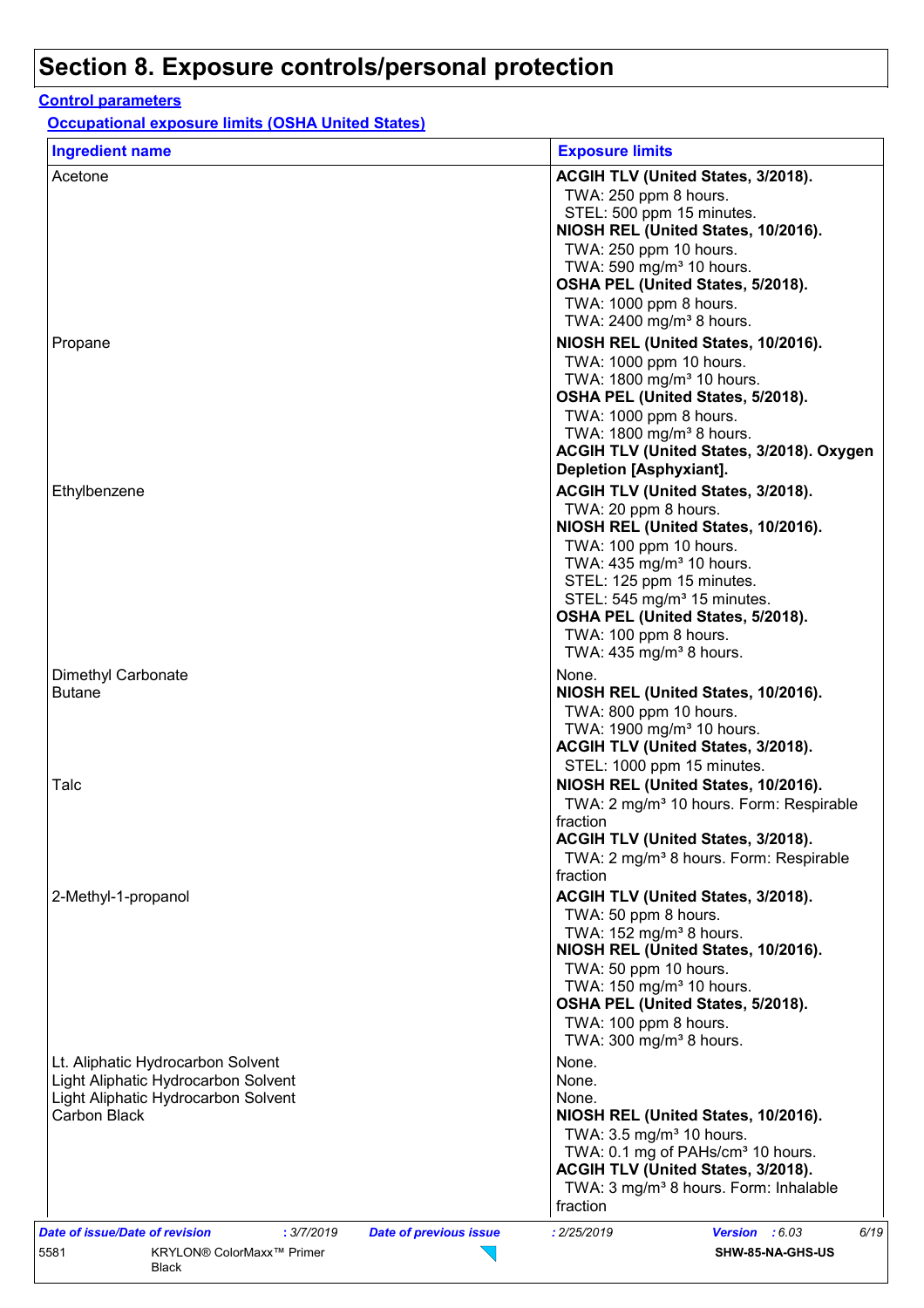|                       | OSHA PEL (United States, 5/2018).                                                                                                                                                                                                                                                                                                                                                                                                                                   |
|-----------------------|---------------------------------------------------------------------------------------------------------------------------------------------------------------------------------------------------------------------------------------------------------------------------------------------------------------------------------------------------------------------------------------------------------------------------------------------------------------------|
|                       | TWA: $3.5 \text{ mg/m}^3$ 8 hours.                                                                                                                                                                                                                                                                                                                                                                                                                                  |
| Xylene, mixed isomers | ACGIH TLV (United States, 3/2018).<br>TWA: 100 ppm 8 hours.<br>TWA: 434 mg/m <sup>3</sup> 8 hours.<br>STEL: 150 ppm 15 minutes.<br>STEL: 651 mg/m <sup>3</sup> 15 minutes.<br>OSHA PEL (United States, 5/2018).<br>TWA: 100 ppm 8 hours.<br>TWA: 435 mg/m <sup>3</sup> 8 hours.                                                                                                                                                                                     |
| Heptane               | ACGIH TLV (United States, 3/2018).<br>TWA: 400 ppm 8 hours.<br>TWA: 1640 mg/m <sup>3</sup> 8 hours.<br>STEL: 500 ppm 15 minutes.<br>STEL: 2050 mg/m <sup>3</sup> 15 minutes.<br>NIOSH REL (United States, 10/2016).<br>TWA: 85 ppm 10 hours.<br>TWA: 350 mg/m <sup>3</sup> 10 hours.<br>CEIL: 440 ppm 15 minutes.<br>CEIL: 1800 mg/m <sup>3</sup> 15 minutes.<br>OSHA PEL (United States, 5/2018).<br>TWA: 500 ppm 8 hours.<br>TWA: 2000 mg/m <sup>3</sup> 8 hours. |
| Octane                | NIOSH REL (United States, 10/2016).<br>TWA: 75 ppm 10 hours.<br>TWA: 350 mg/m <sup>3</sup> 10 hours.<br>CEIL: 385 ppm 15 minutes.<br>CEIL: 1800 mg/m <sup>3</sup> 15 minutes.<br><b>ACGIH TLV (United States, 3/2018).</b><br>TWA: 300 ppm 8 hours.<br>OSHA PEL (United States, 5/2018).<br>TWA: 500 ppm 8 hours.<br>TWA: 2350 mg/m <sup>3</sup> 8 hours.                                                                                                           |

#### **Occupational exposure limits (Canada)**

| <b>Ingredient name</b>                                                                                                             | <b>Exposure limits</b>                                                                                                                                                                                                                                                                                                                                                                                                                                                                                                                                                                                                                                                                                                                  |
|------------------------------------------------------------------------------------------------------------------------------------|-----------------------------------------------------------------------------------------------------------------------------------------------------------------------------------------------------------------------------------------------------------------------------------------------------------------------------------------------------------------------------------------------------------------------------------------------------------------------------------------------------------------------------------------------------------------------------------------------------------------------------------------------------------------------------------------------------------------------------------------|
| Acetone                                                                                                                            | CA Alberta Provincial (Canada, 6/2018).<br>8 hrs OEL: 1200 mg/m <sup>3</sup> 8 hours.<br>15 min OEL: 1800 mg/m <sup>3</sup> 15 minutes.<br>8 hrs OEL: 500 ppm 8 hours.<br>15 min OEL: 750 ppm 15 minutes.<br><b>CA British Columbia Provincial (Canada,</b><br>7/2018).<br>TWA: 250 ppm 8 hours.<br>STEL: 500 ppm 15 minutes.<br>CA Ontario Provincial (Canada, 1/2018).<br>TWA: 250 ppm 8 hours.<br>STEL: 500 ppm 15 minutes.<br>CA Quebec Provincial (Canada, 1/2014).<br>TWAEV: 500 ppm 8 hours.<br>TWAEV: 1190 mg/m <sup>3</sup> 8 hours.<br>STEV: 1000 ppm 15 minutes.<br>STEV: 2380 mg/m <sup>3</sup> 15 minutes.<br><b>CA Saskatchewan Provincial (Canada,</b><br>7/2013).<br>STEL: 750 ppm 15 minutes.<br>TWA: 500 ppm 8 hours. |
| Normal propane                                                                                                                     | CA Alberta Provincial (Canada, 6/2018).<br>8 hrs OEL: 1000 ppm 8 hours.                                                                                                                                                                                                                                                                                                                                                                                                                                                                                                                                                                                                                                                                 |
| Date of issue/Date of revision<br>: 3/7/2019<br><b>Date of previous issue</b><br>5581<br>KRYLON® ColorMaxx™ Primer<br><b>Black</b> | 7/19<br>: 2/25/2019<br>Version : 6.03<br>SHW-85-NA-GHS-US                                                                                                                                                                                                                                                                                                                                                                                                                                                                                                                                                                                                                                                                               |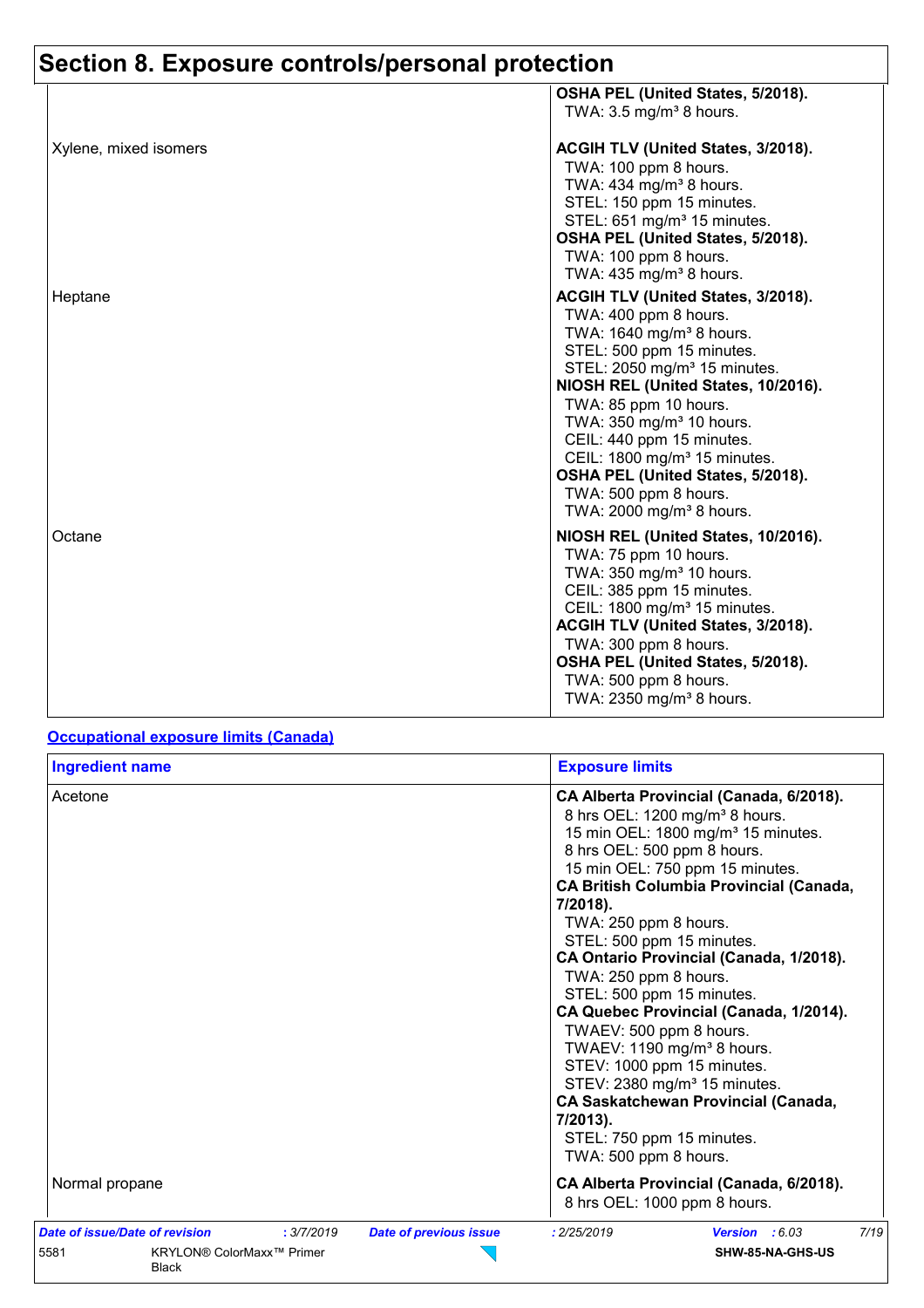|                                              | CA Quebec Provincial (Canada, 1/2014).                                       |
|----------------------------------------------|------------------------------------------------------------------------------|
|                                              | TWAEV: 1000 ppm 8 hours.                                                     |
|                                              | TWAEV: 1800 mg/m <sup>3</sup> 8 hours.                                       |
|                                              | CA Ontario Provincial (Canada, 1/2018).                                      |
|                                              | TWA: 1000 ppm 8 hours.<br><b>CA Saskatchewan Provincial (Canada,</b>         |
|                                              | 7/2013).                                                                     |
|                                              | STEL: 1250 ppm 15 minutes.                                                   |
|                                              | TWA: 1000 ppm 8 hours.                                                       |
|                                              | <b>CA British Columbia Provincial (Canada,</b>                               |
|                                              | 7/2018). Oxygen Depletion [Asphyxiant].                                      |
| Ethylbenzene                                 | CA Alberta Provincial (Canada, 6/2018).                                      |
|                                              | 8 hrs OEL: 100 ppm 8 hours.                                                  |
|                                              | 8 hrs OEL: 434 mg/m <sup>3</sup> 8 hours.                                    |
|                                              | 15 min OEL: 543 mg/m <sup>3</sup> 15 minutes.                                |
|                                              | 15 min OEL: 125 ppm 15 minutes.                                              |
|                                              | <b>CA British Columbia Provincial (Canada,</b>                               |
|                                              | 7/2018).                                                                     |
|                                              | TWA: 20 ppm 8 hours.                                                         |
|                                              | CA Ontario Provincial (Canada, 1/2018).                                      |
|                                              | TWA: 20 ppm 8 hours.                                                         |
|                                              | CA Quebec Provincial (Canada, 1/2014).                                       |
|                                              | TWAEV: 100 ppm 8 hours.<br>TWAEV: 434 mg/m <sup>3</sup> 8 hours.             |
|                                              | STEV: 125 ppm 15 minutes.                                                    |
|                                              | STEV: 543 mg/m <sup>3</sup> 15 minutes.                                      |
|                                              | <b>CA Saskatchewan Provincial (Canada,</b>                                   |
|                                              | 7/2013).                                                                     |
|                                              | STEL: 125 ppm 15 minutes.                                                    |
|                                              | TWA: 100 ppm 8 hours.                                                        |
| <b>Butane</b>                                | CA Alberta Provincial (Canada, 6/2018).                                      |
|                                              | 8 hrs OEL: 1000 ppm 8 hours.                                                 |
|                                              | CA Quebec Provincial (Canada, 1/2014).                                       |
|                                              | TWAEV: 800 ppm 8 hours.                                                      |
|                                              | TWAEV: 1900 mg/m <sup>3</sup> 8 hours.                                       |
|                                              | CA Ontario Provincial (Canada, 1/2018).                                      |
|                                              | TWA: 800 ppm 8 hours.                                                        |
|                                              | CA Saskatchewan Provincial (Canada,                                          |
|                                              | 7/2013).                                                                     |
|                                              | STEL: 1250 ppm 15 minutes.                                                   |
|                                              | TWA: 1000 ppm 8 hours.<br><b>CA British Columbia Provincial (Canada,</b>     |
|                                              | 7/2018).                                                                     |
|                                              | STEL: 1000 ppm 15 minutes.                                                   |
|                                              |                                                                              |
| Talc (none asbestiform)                      | <b>CA British Columbia Provincial (Canada,</b>                               |
|                                              | 7/2018).                                                                     |
|                                              | TWA: 2 mg/m <sup>3</sup> 8 hours. Form: Respirable<br>TWA: 0.1 f/cc 8 hours. |
|                                              | CA Quebec Provincial (Canada, 1/2014).                                       |
|                                              | TWAEV: 3 mg/m <sup>3</sup> 8 hours. Form: Respirable                         |
|                                              | dust.                                                                        |
|                                              | CA Ontario Provincial (Canada, 1/2018).                                      |
|                                              | TWA: 2 mg/m <sup>3</sup> 8 hours. Form: Respirable                           |
|                                              | fraction.                                                                    |
|                                              | TWA: 2 f/cc 8 hours.                                                         |
|                                              | CA Alberta Provincial (Canada, 6/2018).                                      |
|                                              | 8 hrs OEL: 2 mg/m <sup>3</sup> 8 hours. Form:                                |
|                                              | Respirable particulate                                                       |
|                                              | <b>CA Saskatchewan Provincial (Canada,</b>                                   |
|                                              | 7/2013).                                                                     |
|                                              |                                                                              |
|                                              | TWA: 2 mg/m <sup>3</sup> 8 hours. Form: respirable                           |
| Date of issue/Date of revision<br>: 3/7/2019 | : 2/25/2019<br>8/19<br><b>Date of previous issue</b><br>Version : 6.03       |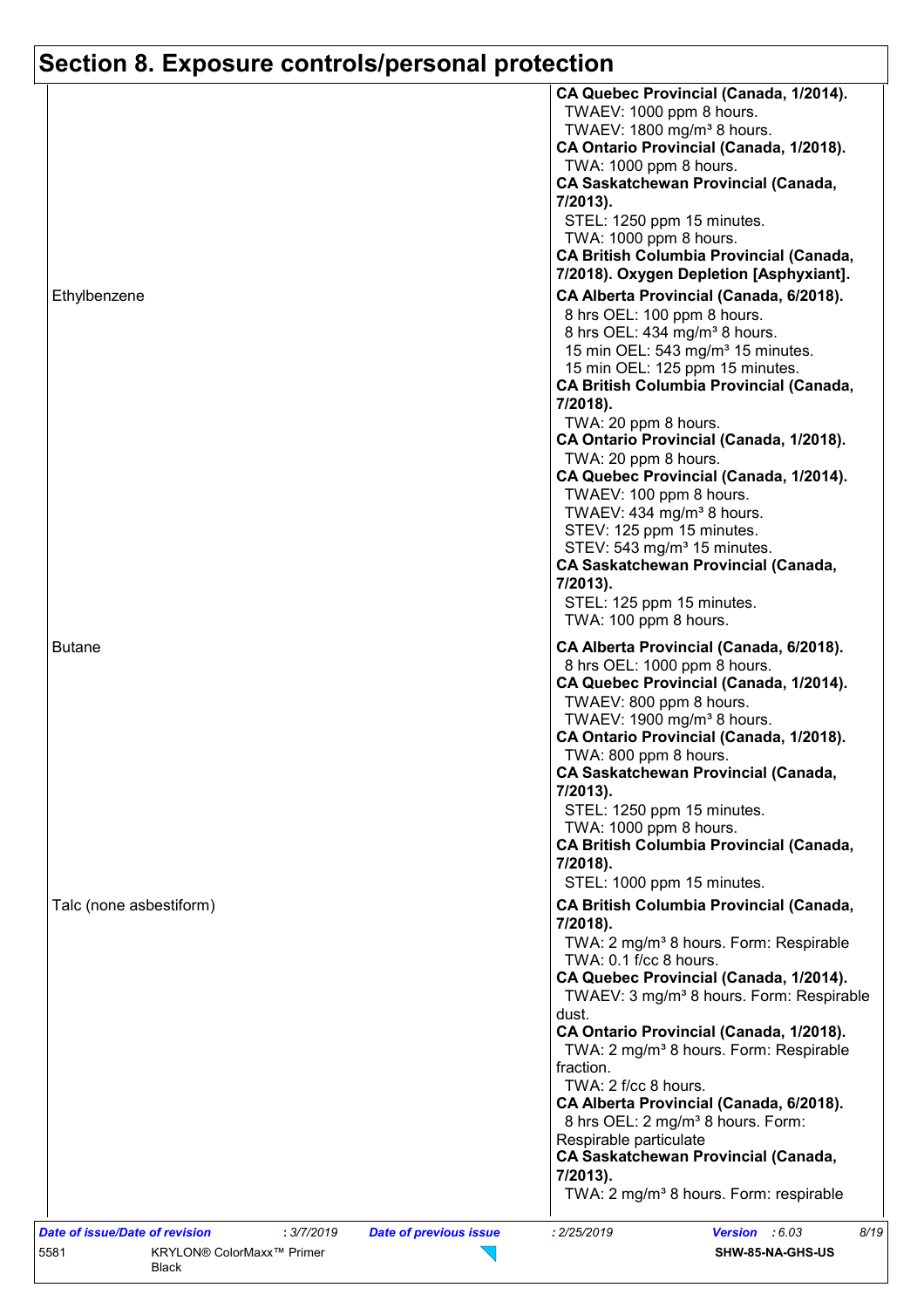|                  | fraction                                          |
|------------------|---------------------------------------------------|
| Isobutyl alcohol | CA Alberta Provincial (Canada, 6/2018).           |
|                  | 8 hrs OEL: 50 ppm 8 hours.                        |
|                  | 8 hrs OEL: 152 mg/m <sup>3</sup> 8 hours.         |
|                  | <b>CA British Columbia Provincial (Canada,</b>    |
|                  | 7/2018).                                          |
|                  | TWA: 50 ppm 8 hours.                              |
|                  | CA Ontario Provincial (Canada, 1/2018).           |
|                  | TWA: 50 ppm 8 hours.                              |
|                  | CA Quebec Provincial (Canada, 1/2014).            |
|                  | TWAEV: 50 ppm 8 hours.                            |
|                  | TWAEV: 152 mg/m <sup>3</sup> 8 hours.             |
|                  | <b>CA Saskatchewan Provincial (Canada,</b>        |
|                  | 7/2013).                                          |
|                  | STEL: 60 ppm 15 minutes.                          |
|                  | TWA: 50 ppm 8 hours.                              |
| Carbon black     | CA British Columbia Provincial (Canada,           |
|                  | 7/2018).                                          |
|                  | TWA: 3 mg/m <sup>3</sup> 8 hours. Form: Inhalable |
|                  | CA Ontario Provincial (Canada, 1/2018).           |
|                  | TWA: 3 mg/m <sup>3</sup> 8 hours. Form: Inhalable |
|                  | fraction.                                         |
|                  | CA Alberta Provincial (Canada, 6/2018).           |
|                  | 8 hrs OEL: 3.5 mg/m <sup>3</sup> 8 hours.         |
|                  | CA Quebec Provincial (Canada, 1/2014).            |
|                  | TWAEV: 3.5 mg/m <sup>3</sup> 8 hours.             |
|                  | <b>CA Saskatchewan Provincial (Canada,</b>        |
|                  | 7/2013).                                          |
|                  | STEL: 7 mg/m <sup>3</sup> 15 minutes.             |
|                  | TWA: $3.5 \text{ mg/m}^3$ 8 hours.                |
| Xylene           | CA Alberta Provincial (Canada, 6/2018).           |
|                  | 8 hrs OEL: 100 ppm 8 hours.                       |
|                  | 15 min OEL: 651 mg/m <sup>3</sup> 15 minutes.     |
|                  | 15 min OEL: 150 ppm 15 minutes.                   |
|                  | 8 hrs OEL: 434 mg/m <sup>3</sup> 8 hours.         |
|                  | <b>CA British Columbia Provincial (Canada,</b>    |
|                  | 7/2018).                                          |
|                  | TWA: 100 ppm 8 hours.                             |
|                  | STEL: 150 ppm 15 minutes.                         |
|                  | CA Quebec Provincial (Canada, 1/2014).            |
|                  | TWAEV: 100 ppm 8 hours.                           |
|                  | TWAEV: 434 mg/m <sup>3</sup> 8 hours.             |
|                  | STEV: 150 ppm 15 minutes.                         |
|                  | STEV: 651 mg/m <sup>3</sup> 15 minutes.           |
|                  | CA Ontario Provincial (Canada, 1/2018).           |
|                  | STEL: 150 ppm 15 minutes.                         |
|                  | TWA: 100 ppm 8 hours.                             |
|                  | <b>CA Saskatchewan Provincial (Canada,</b>        |
|                  | 7/2013).                                          |
|                  | STEL: 150 ppm 15 minutes.                         |
|                  | TWA: 100 ppm 8 hours.                             |
|                  |                                                   |

**Occupational exposure limits (Mexico)**

| Date of issue/Date of revision | : 3/7/2019                                |  |
|--------------------------------|-------------------------------------------|--|
| 5581                           | KRYLON® ColorMaxx™ Primer<br><b>Black</b> |  |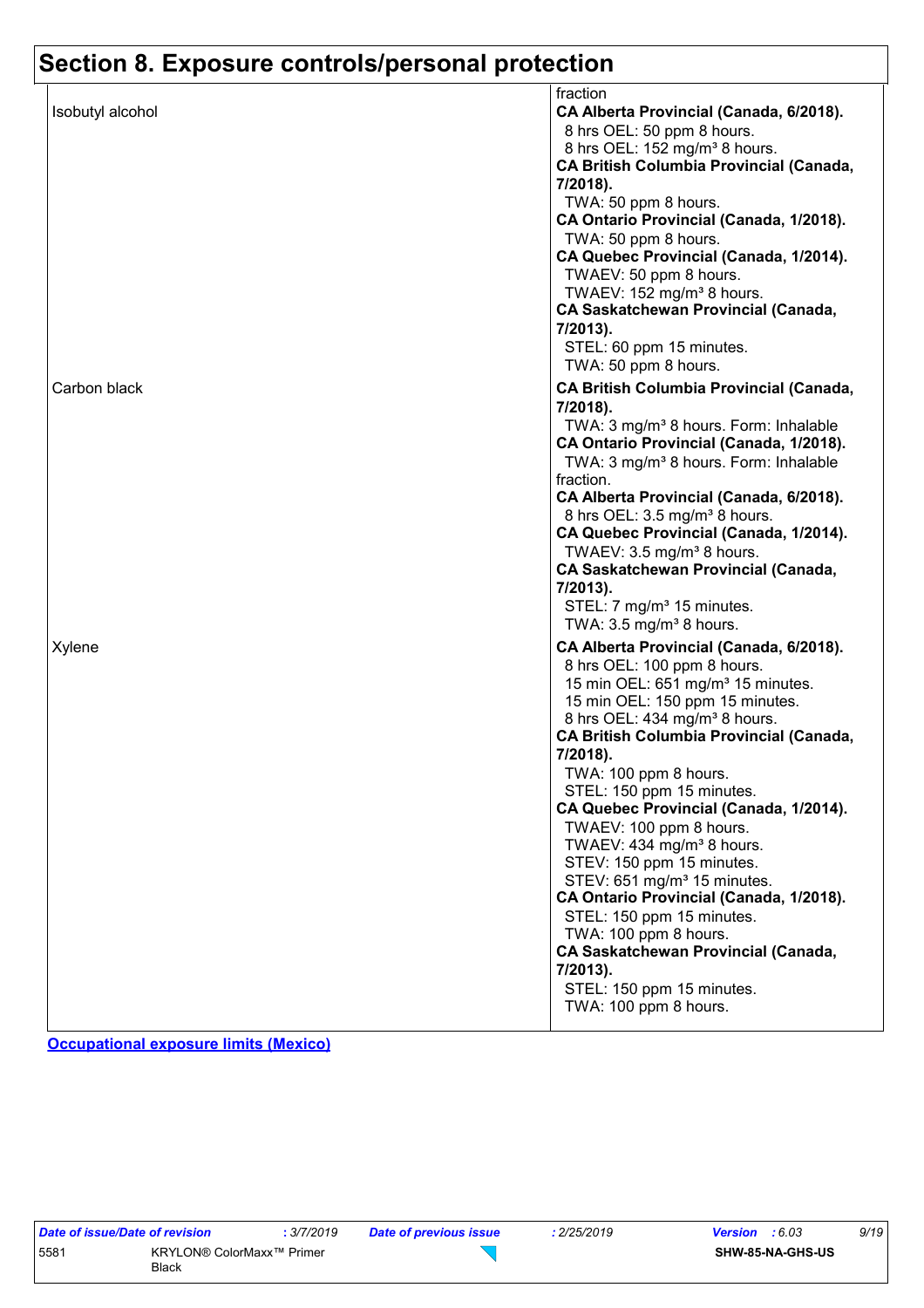| <b>Ingredient name</b>                            |                                                                                                                                                                                                                                                                                     | <b>Exposure limits</b>                                                                                                                                                                                                                                                                                                                                                                                                                                                                                                                                                                                               |  |  |  |
|---------------------------------------------------|-------------------------------------------------------------------------------------------------------------------------------------------------------------------------------------------------------------------------------------------------------------------------------------|----------------------------------------------------------------------------------------------------------------------------------------------------------------------------------------------------------------------------------------------------------------------------------------------------------------------------------------------------------------------------------------------------------------------------------------------------------------------------------------------------------------------------------------------------------------------------------------------------------------------|--|--|--|
| Acetone                                           |                                                                                                                                                                                                                                                                                     | NOM-010-STPS-2014 (Mexico, 4/2016).<br>TWA: 500 ppm 8 hours.<br>STEL: 750 ppm 15 minutes.                                                                                                                                                                                                                                                                                                                                                                                                                                                                                                                            |  |  |  |
| Propane                                           |                                                                                                                                                                                                                                                                                     | NOM-010-STPS-2014 (Mexico, 4/2016).<br>TWA: 1000 ppm 8 hours.                                                                                                                                                                                                                                                                                                                                                                                                                                                                                                                                                        |  |  |  |
| Ethylbenzene                                      |                                                                                                                                                                                                                                                                                     | NOM-010-STPS-2014 (Mexico, 4/2016).<br>TWA: 20 ppm 8 hours.                                                                                                                                                                                                                                                                                                                                                                                                                                                                                                                                                          |  |  |  |
| <b>Butane</b>                                     |                                                                                                                                                                                                                                                                                     | NOM-010-STPS-2014 (Mexico, 4/2016).<br>TWA: 1000 ppm 8 hours.                                                                                                                                                                                                                                                                                                                                                                                                                                                                                                                                                        |  |  |  |
| 2-methylpropan-1-ol                               |                                                                                                                                                                                                                                                                                     | NOM-010-STPS-2014 (Mexico, 4/2016).<br>TWA: 50 ppm 8 hours.                                                                                                                                                                                                                                                                                                                                                                                                                                                                                                                                                          |  |  |  |
| <b>Appropriate engineering</b><br><b>controls</b> | ventilation equipment.                                                                                                                                                                                                                                                              | : Use only with adequate ventilation. Use process enclosures, local exhaust ventilation or<br>other engineering controls to keep worker exposure to airborne contaminants below any<br>recommended or statutory limits. The engineering controls also need to keep gas,<br>vapor or dust concentrations below any lower explosive limits. Use explosion-proof                                                                                                                                                                                                                                                        |  |  |  |
| <b>Environmental exposure</b><br><b>controls</b>  |                                                                                                                                                                                                                                                                                     | Emissions from ventilation or work process equipment should be checked to ensure<br>they comply with the requirements of environmental protection legislation. In some<br>cases, fume scrubbers, filters or engineering modifications to the process equipment<br>will be necessary to reduce emissions to acceptable levels.                                                                                                                                                                                                                                                                                        |  |  |  |
| <b>Individual protection measures</b>             |                                                                                                                                                                                                                                                                                     |                                                                                                                                                                                                                                                                                                                                                                                                                                                                                                                                                                                                                      |  |  |  |
| <b>Hygiene measures</b>                           | showers are close to the workstation location.                                                                                                                                                                                                                                      | : Wash hands, forearms and face thoroughly after handling chemical products, before<br>eating, smoking and using the lavatory and at the end of the working period.<br>Appropriate techniques should be used to remove potentially contaminated clothing.<br>Wash contaminated clothing before reusing. Ensure that eyewash stations and safety                                                                                                                                                                                                                                                                      |  |  |  |
| <b>Eye/face protection</b>                        |                                                                                                                                                                                                                                                                                     | Safety eyewear complying with an approved standard should be used when a risk<br>assessment indicates this is necessary to avoid exposure to liquid splashes, mists,<br>gases or dusts. If contact is possible, the following protection should be worn, unless<br>the assessment indicates a higher degree of protection: chemical splash goggles.                                                                                                                                                                                                                                                                  |  |  |  |
| <b>Skin protection</b>                            |                                                                                                                                                                                                                                                                                     |                                                                                                                                                                                                                                                                                                                                                                                                                                                                                                                                                                                                                      |  |  |  |
| <b>Hand protection</b>                            |                                                                                                                                                                                                                                                                                     | Chemical-resistant, impervious gloves complying with an approved standard should be<br>worn at all times when handling chemical products if a risk assessment indicates this is<br>necessary. Considering the parameters specified by the glove manufacturer, check<br>during use that the gloves are still retaining their protective properties. It should be<br>noted that the time to breakthrough for any glove material may be different for different<br>glove manufacturers. In the case of mixtures, consisting of several substances, the<br>protection time of the gloves cannot be accurately estimated. |  |  |  |
| <b>Body protection</b>                            |                                                                                                                                                                                                                                                                                     | : Personal protective equipment for the body should be selected based on the task being<br>performed and the risks involved and should be approved by a specialist before<br>handling this product. When there is a risk of ignition from static electricity, wear anti-<br>static protective clothing. For the greatest protection from static discharges, clothing<br>should include anti-static overalls, boots and gloves.                                                                                                                                                                                       |  |  |  |
| <b>Other skin protection</b>                      |                                                                                                                                                                                                                                                                                     | : Appropriate footwear and any additional skin protection measures should be selected<br>based on the task being performed and the risks involved and should be approved by a<br>specialist before handling this product.                                                                                                                                                                                                                                                                                                                                                                                            |  |  |  |
| <b>Respiratory protection</b>                     | : Based on the hazard and potential for exposure, select a respirator that meets the<br>appropriate standard or certification. Respirators must be used according to a<br>respiratory protection program to ensure proper fitting, training, and other important<br>aspects of use. |                                                                                                                                                                                                                                                                                                                                                                                                                                                                                                                                                                                                                      |  |  |  |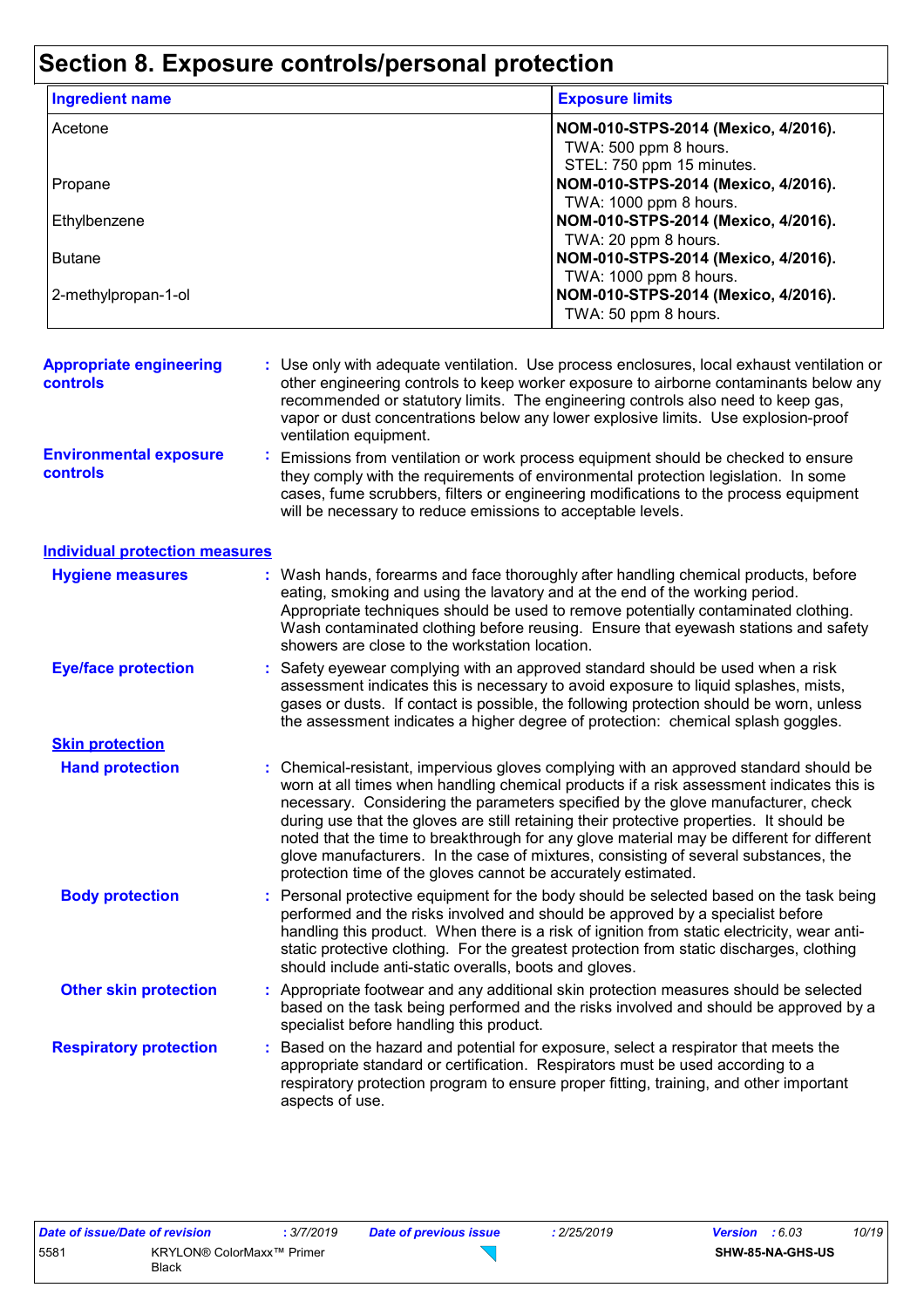# **Section 9. Physical and chemical properties**

| <b>Appearance</b>                                      |    |                                                                 |
|--------------------------------------------------------|----|-----------------------------------------------------------------|
| <b>Physical state</b>                                  |    | $:$ Liquid.                                                     |
| <b>Color</b>                                           |    | Not available.                                                  |
| Odor                                                   |    | Not available.                                                  |
| <b>Odor threshold</b>                                  |    | Not available.                                                  |
| pH                                                     |    | : 7                                                             |
| <b>Melting point/freezing point</b>                    |    | : Not available.                                                |
| <b>Boiling point/boiling range</b>                     |    | $:$ Not available.                                              |
| <b>Flash point</b>                                     |    | Closed cup: -29°C (-20.2°F) [Pensky-Martens Closed Cup]         |
| <b>Evaporation rate</b>                                |    | 5.6 (butyl acetate = $1$ )                                      |
| <b>Flammability (solid, gas)</b>                       |    | Not available.                                                  |
| <b>Lower and upper explosive</b><br>(flammable) limits |    | : $Lower: 0.9%$<br>Upper: 12.8%                                 |
| <b>Vapor pressure</b>                                  |    | : 101.3 kPa (760 mm Hg) [at 20°C]                               |
| <b>Vapor density</b>                                   |    | : $1.55$ [Air = 1]                                              |
| <b>Relative density</b>                                |    | : 0.82                                                          |
| <b>Solubility</b>                                      |    | : Not available.                                                |
| <b>Partition coefficient: n-</b><br>octanol/water      |    | $:$ Not available.                                              |
| <b>Auto-ignition temperature</b>                       |    | $:$ Not available.                                              |
| <b>Decomposition temperature</b>                       | ÷. | Not available.                                                  |
| <b>Viscosity</b>                                       |    | Kinematic (40°C (104°F)): <0.205 cm <sup>2</sup> /s (<20.5 cSt) |
| <b>Molecular weight</b>                                |    | Not applicable.                                                 |
| <b>Aerosol product</b>                                 |    |                                                                 |
| <b>Type of aerosol</b>                                 |    | $:$ Spray                                                       |
| <b>Heat of combustion</b>                              |    | : $28.309$ kJ/g                                                 |

# **Section 10. Stability and reactivity**

| <b>Hazardous decomposition</b>               | : Under normal conditions of storage and use, hazardous decomposition products should        |
|----------------------------------------------|----------------------------------------------------------------------------------------------|
| <b>Incompatible materials</b>                | : No specific data.                                                                          |
| <b>Conditions to avoid</b>                   | : Avoid all possible sources of ignition (spark or flame).                                   |
| <b>Possibility of hazardous</b><br>reactions | : Under normal conditions of storage and use, hazardous reactions will not occur.            |
| <b>Chemical stability</b>                    | : The product is stable.                                                                     |
| <b>Reactivity</b>                            | : No specific test data related to reactivity available for this product or its ingredients. |

# **Section 11. Toxicological information**

#### **Information on toxicological effects**

#### **Acute toxicity**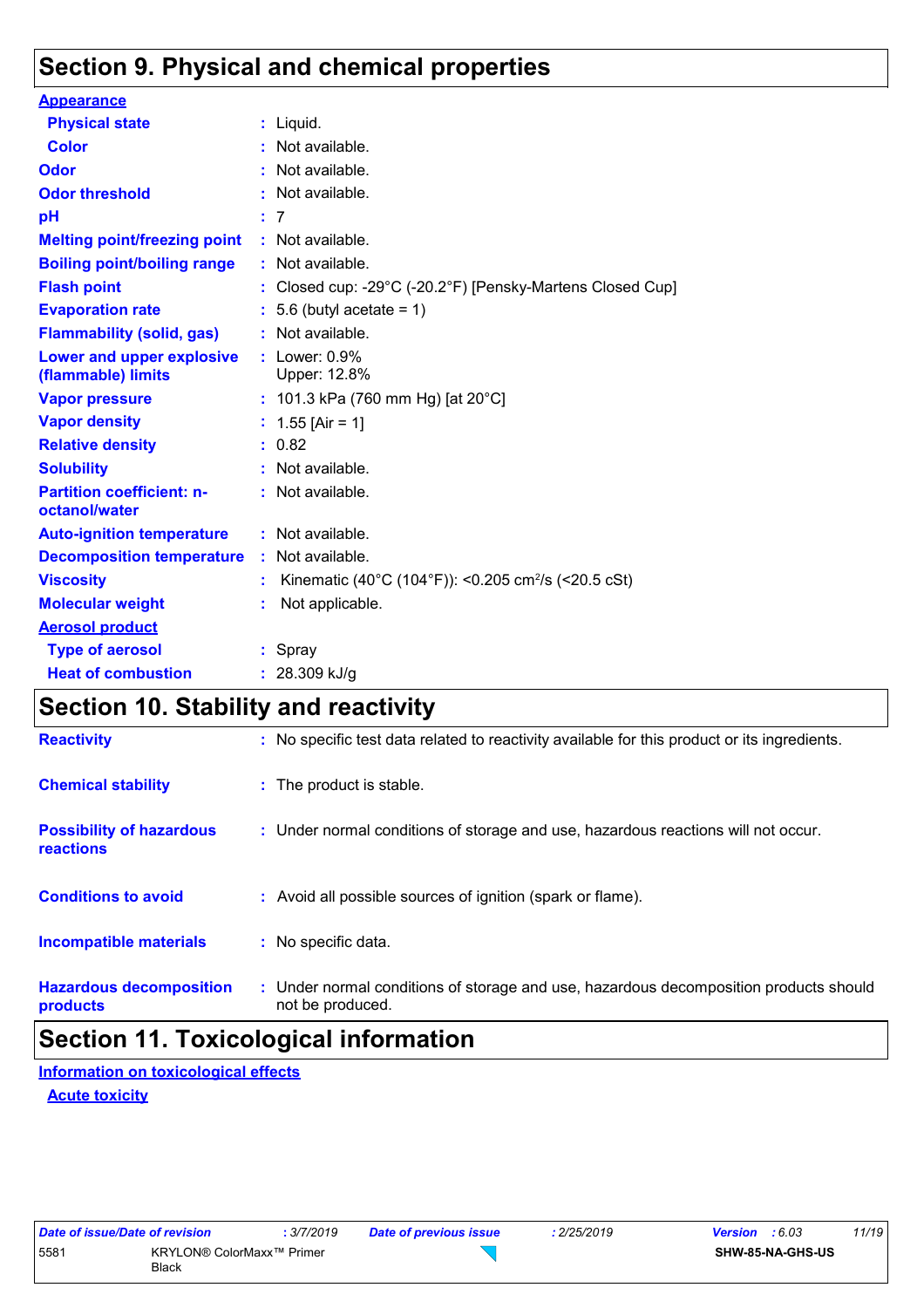# **Section 11. Toxicological information**

|                                        | -30                          |                |                          |                 |
|----------------------------------------|------------------------------|----------------|--------------------------|-----------------|
| <b>Product/ingredient name</b>         | <b>Result</b>                | <b>Species</b> | <b>Dose</b>              | <b>Exposure</b> |
| Acetone                                | LD50 Oral                    | Rat            | 5800 mg/kg               |                 |
| Ethylbenzene                           | LD50 Dermal                  | Rabbit         | >5000 mg/kg              |                 |
|                                        | LD50 Oral                    | Rat            | 3500 mg/kg               |                 |
| Dimethyl Carbonate                     | LD50 Dermal                  | Rabbit         | $>5$ g/kg                |                 |
|                                        | LD50 Oral                    | Rat            | 13 g/kg                  |                 |
| <b>Butane</b>                          | <b>LC50 Inhalation Vapor</b> | Rat            | 658000 mg/m <sup>3</sup> | 4 hours         |
| 2-Methyl-1-propanol                    | <b>LC50 Inhalation Vapor</b> | Rat            | 19200 mg/m <sup>3</sup>  | 4 hours         |
|                                        | LD50 Dermal                  | Rabbit         | 3400 mg/kg               |                 |
|                                        | LD50 Oral                    | Rat            | 2460 mg/kg               |                 |
| Light Aliphatic Hydrocarbon<br>Solvent | LD50 Oral                    | Rat            | 5.17 g/kg                |                 |
| Carbon Black                           | LD50 Oral                    | Rat            | >15400 mg/kg             |                 |
| Xylene, mixed isomers                  | LC50 Inhalation Gas.         | Rat            | 5000 ppm                 | 4 hours         |
|                                        | LD50 Oral                    | Rat            | 4300 mg/kg               |                 |
| Heptane                                | LC50 Inhalation Gas.         | Rat            | 48000 ppm                | 4 hours         |
|                                        | <b>LC50 Inhalation Vapor</b> | Rat            | 103 $g/m^3$              | 4 hours         |
| Octane                                 | LC50 Inhalation Gas.         | Rat            | 25260 ppm                | 4 hours         |
|                                        | <b>LC50 Inhalation Vapor</b> | Rat            | 118 $g/m^3$              | 4 hours         |

#### **Irritation/Corrosion**

| <b>Product/ingredient name</b> | <b>Result</b>            | <b>Species</b> | <b>Score</b> | <b>Exposure</b> | <b>Observation</b>           |
|--------------------------------|--------------------------|----------------|--------------|-----------------|------------------------------|
| Acetone                        | Eyes - Mild irritant     | Human          |              | 186300 parts    | $\qquad \qquad \blacksquare$ |
|                                |                          |                |              | per million     |                              |
|                                | Eyes - Mild irritant     | Rabbit         |              | 10 microliters  |                              |
|                                | Eyes - Moderate irritant | Rabbit         |              | 24 hours 20     | $\blacksquare$               |
|                                |                          |                |              | milligrams      |                              |
|                                | Eyes - Severe irritant   | Rabbit         |              | 20 milligrams   |                              |
|                                | Skin - Mild irritant     | Rabbit         |              | 24 hours 500    |                              |
|                                |                          |                |              | milligrams      |                              |
|                                | Skin - Mild irritant     | Rabbit         |              | 395             | $\overline{\phantom{a}}$     |
|                                |                          |                |              | milligrams      |                              |
| Ethylbenzene                   | Eyes - Severe irritant   | Rabbit         |              | 500             |                              |
|                                |                          |                |              | milligrams      |                              |
|                                | Skin - Mild irritant     | Rabbit         |              | 24 hours 15     |                              |
|                                |                          |                |              | milligrams      |                              |
| Talc                           | Skin - Mild irritant     | Human          |              | 72 hours 300    |                              |
|                                |                          |                |              | Micrograms      |                              |
|                                |                          |                |              | Intermittent    |                              |
| Xylene, mixed isomers          | Eyes - Mild irritant     | Rabbit         |              | 87 milligrams   |                              |
|                                | Eyes - Severe irritant   | Rabbit         |              | 24 hours 5      |                              |
|                                |                          |                |              | milligrams      |                              |
|                                | Skin - Mild irritant     | Rat            |              | 8 hours 60      | $\blacksquare$               |
|                                |                          |                |              | microliters     |                              |
|                                | Skin - Moderate irritant | Rabbit         |              | 24 hours 500    |                              |
|                                |                          |                |              | milligrams      |                              |
|                                | Skin - Moderate irritant | Rabbit         |              | 100 Percent     | $\overline{\phantom{a}}$     |

#### **Sensitization**

Not available.

**Mutagenicity**

Not available.

#### **Carcinogenicity**

Not available.

#### **Classification**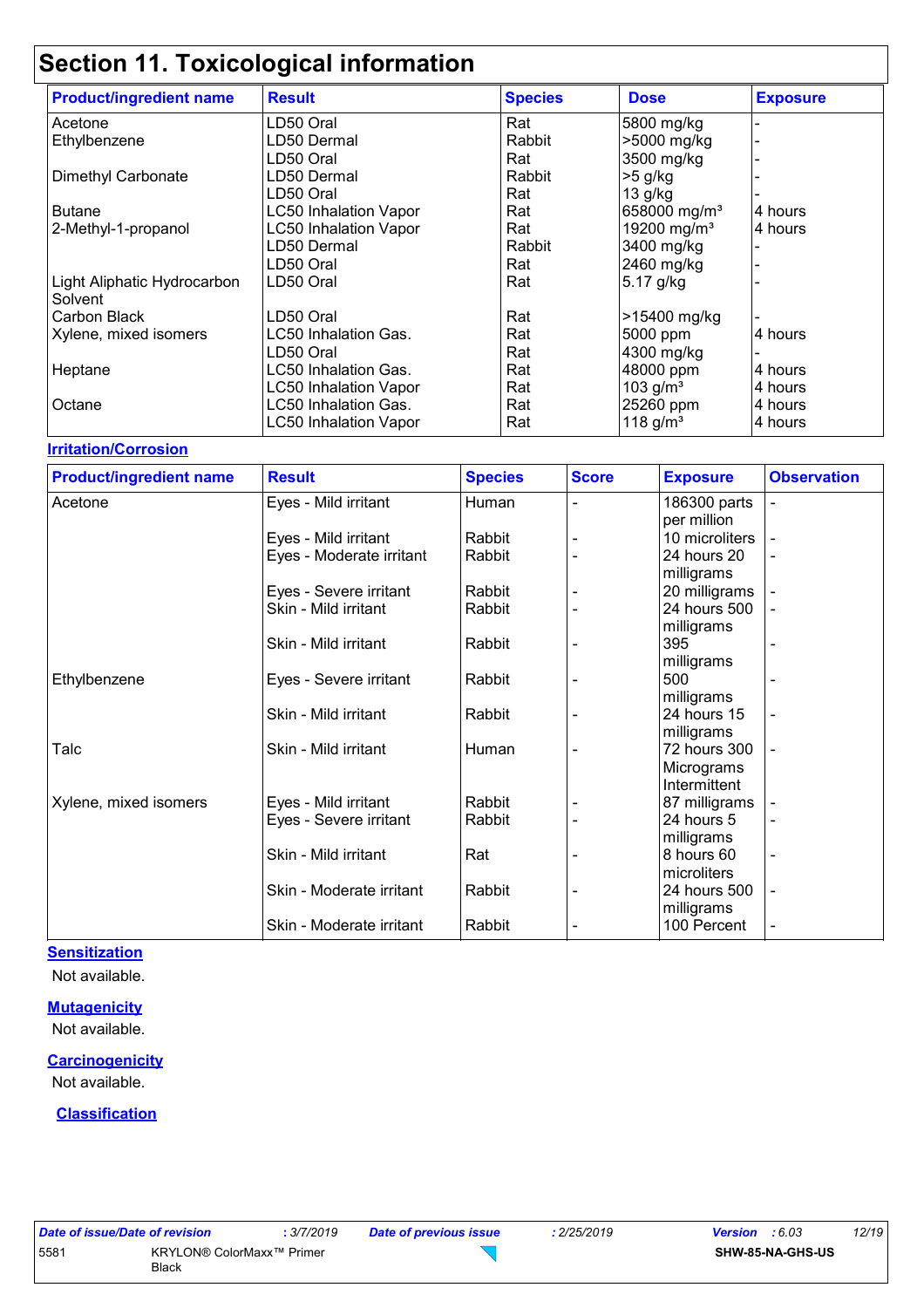# **Section 11. Toxicological information**

| <b>Product/ingredient name</b> | <b>OSHA</b> | <b>IARC</b> | <b>NTP</b> |
|--------------------------------|-------------|-------------|------------|
| Ethylbenzene                   | -           | 2B          | -          |
| Talc                           |             |             | -          |
| Carbon Black                   |             | 2B          | -          |
| Xylene, mixed isomers          |             |             | -          |

#### **Reproductive toxicity**

Not available.

#### **Teratogenicity**

Not available.

#### **Specific target organ toxicity (single exposure)**

| <b>Name</b>                         | <b>Category</b> | <b>Route of</b><br>exposure | <b>Target organs</b>                                    |
|-------------------------------------|-----------------|-----------------------------|---------------------------------------------------------|
| Acetone                             | Category 3      | Not applicable.             | Respiratory tract<br>irritation and<br>Narcotic effects |
| Propane                             | Category 3      | Not applicable.             | Respiratory tract<br>irritation and<br>Narcotic effects |
| Ethylbenzene                        | Category 3      | Not applicable.             | Respiratory tract<br>irritation and<br>Narcotic effects |
| <b>Butane</b>                       | Category 3      | Not applicable.             | Respiratory tract<br>irritation and<br>Narcotic effects |
| 2-Methyl-1-propanol                 | Category 3      | Not applicable.             | Respiratory tract<br>irritation and<br>Narcotic effects |
| Lt. Aliphatic Hydrocarbon Solvent   | Category 3      | Not applicable.             | Respiratory tract<br>irritation and<br>Narcotic effects |
| Light Aliphatic Hydrocarbon Solvent | Category 3      | Not applicable.             | Respiratory tract<br>irritation and<br>Narcotic effects |
| Light Aliphatic Hydrocarbon Solvent | Category 3      | Not applicable.             | Respiratory tract<br>irritation and<br>Narcotic effects |
| Xylene, mixed isomers               | Category 3      | Not applicable.             | Respiratory tract<br>irritation                         |
| Heptane                             | Category 3      | Not applicable.             | Respiratory tract<br>irritation and<br>Narcotic effects |
| Octane                              | Category 3      | Not applicable.             | Respiratory tract<br>irritation and<br>Narcotic effects |

#### **Specific target organ toxicity (repeated exposure)**

| <b>Name</b>                         | <b>Category</b> | <b>Route of</b><br>exposure | <b>Target organs</b> |
|-------------------------------------|-----------------|-----------------------------|----------------------|
| Acetone                             | Category 2      | Not determined              | Not determined       |
| Propane                             | Category 2      | Not determined              | Not determined       |
| Ethylbenzene                        | Category 2      | Not determined              | Not determined       |
| <b>Butane</b>                       | Category 2      | Not determined              | Not determined       |
| Talc                                | Category 1      | Inhalation                  | lungs                |
| 2-Methyl-1-propanol                 | Category 2      | Not determined              | Not determined       |
| Lt. Aliphatic Hydrocarbon Solvent   | Category 2      | Not determined              | Not determined       |
| Light Aliphatic Hydrocarbon Solvent | Category 2      | Not determined              | Not determined       |
| Light Aliphatic Hydrocarbon Solvent | Category 2      | Not determined              | Not determined       |
| Xylene, mixed isomers               | Category 2      | Not determined              | Not determined       |
| Heptane                             | Category 2      | Not determined              | Not determined       |

5581 KRYLON® ColorMaxx™ Primer  $\sum$ **SHW-85-NA-GHS-US**Black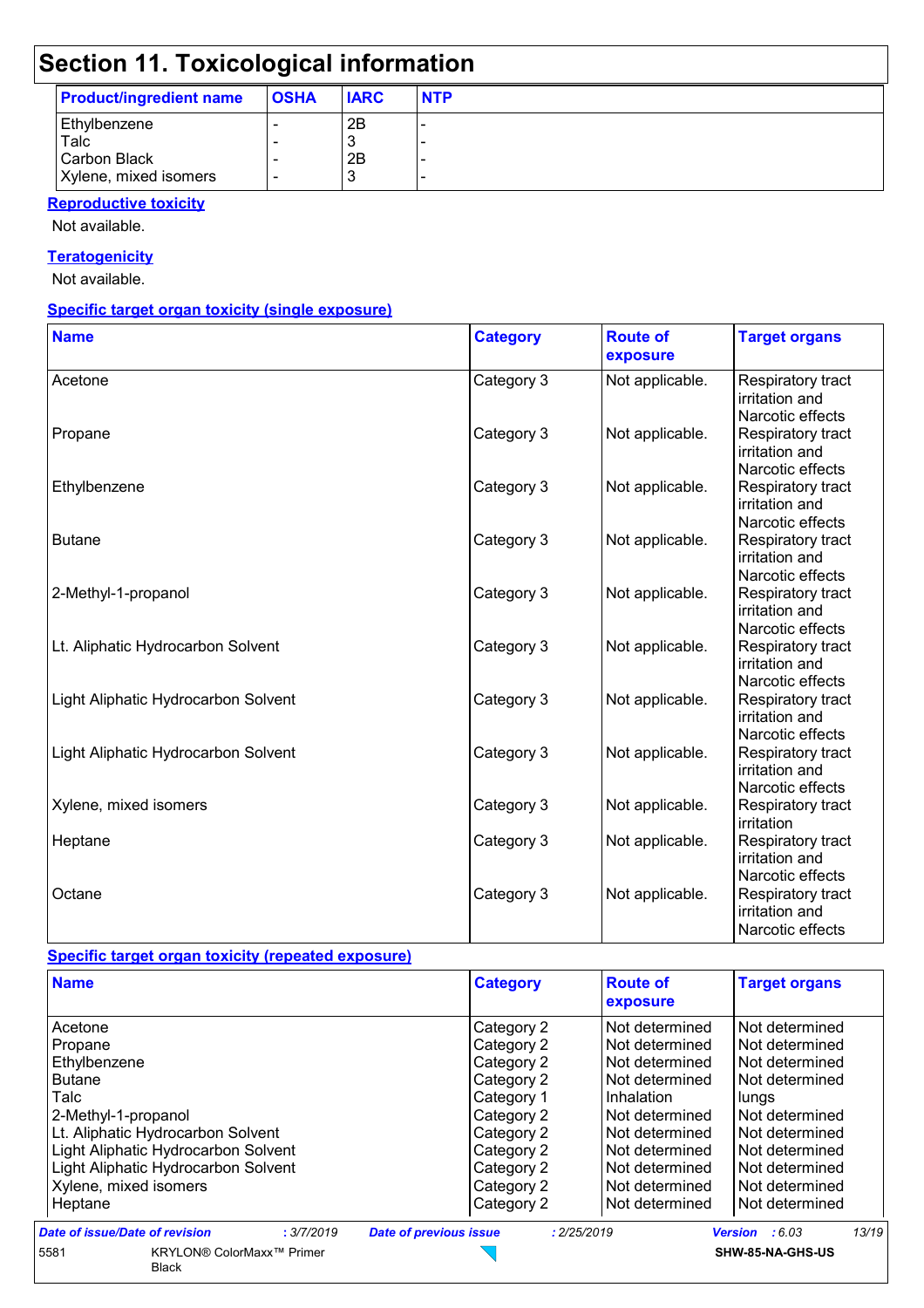# **Section 11. Toxicological information**

Octane Category 2 Not determined Not determined

| <b>Aspiration hazard</b>            |                                       |
|-------------------------------------|---------------------------------------|
| <b>Name</b>                         | <b>Result</b>                         |
| Propane                             | <b>ASPIRATION HAZARD - Category 1</b> |
| Ethylbenzene                        | <b>ASPIRATION HAZARD - Category 1</b> |
| <b>Butane</b>                       | <b>ASPIRATION HAZARD - Category 1</b> |
| Lt. Aliphatic Hydrocarbon Solvent   | <b>ASPIRATION HAZARD - Category 1</b> |
| Light Aliphatic Hydrocarbon Solvent | <b>ASPIRATION HAZARD - Category 1</b> |
| Light Aliphatic Hydrocarbon Solvent | <b>ASPIRATION HAZARD - Category 1</b> |
| Xylene, mixed isomers               | <b>ASPIRATION HAZARD - Category 1</b> |
| Heptane                             | <b>ASPIRATION HAZARD - Category 1</b> |
| Octane                              | <b>ASPIRATION HAZARD - Category 1</b> |

| <b>Information on the likely</b><br>routes of exposure | : Not available.                                                                                                                                                                                                                                                        |
|--------------------------------------------------------|-------------------------------------------------------------------------------------------------------------------------------------------------------------------------------------------------------------------------------------------------------------------------|
| <b>Potential acute health effects</b>                  |                                                                                                                                                                                                                                                                         |
| <b>Eye contact</b>                                     | : Causes serious eye irritation.                                                                                                                                                                                                                                        |
| <b>Inhalation</b>                                      | : Can cause central nervous system (CNS) depression. May cause drowsiness or<br>dizziness. May cause respiratory irritation.                                                                                                                                            |
| <b>Skin contact</b>                                    | : No known significant effects or critical hazards.                                                                                                                                                                                                                     |
| <b>Ingestion</b>                                       | : Can cause central nervous system (CNS) depression. May be fatal if swallowed and<br>enters airways.                                                                                                                                                                   |
|                                                        | Symptoms related to the physical, chemical and toxicological characteristics                                                                                                                                                                                            |
| <b>Eye contact</b>                                     | : Adverse symptoms may include the following:<br>pain or irritation<br>watering<br>redness                                                                                                                                                                              |
| <b>Inhalation</b>                                      | : Adverse symptoms may include the following:<br>respiratory tract irritation<br>coughing<br>nausea or vomiting<br>headache<br>drowsiness/fatigue<br>dizziness/vertigo<br>unconsciousness<br>reduced fetal weight<br>increase in fetal deaths<br>skeletal malformations |
| <b>Skin contact</b>                                    | : Adverse symptoms may include the following:<br>reduced fetal weight<br>increase in fetal deaths<br>skeletal malformations                                                                                                                                             |
| <b>Ingestion</b>                                       | : Adverse symptoms may include the following:<br>nausea or vomiting<br>reduced fetal weight<br>increase in fetal deaths<br>skeletal malformations                                                                                                                       |
|                                                        | Delayed and immediate effects and also chronic effects from short and long term exposure                                                                                                                                                                                |
| <b>Short term exposure</b>                             |                                                                                                                                                                                                                                                                         |

|                                                   | <u>Delayed and immediate effects and also chronic effects from short and long term exp</u> |
|---------------------------------------------------|--------------------------------------------------------------------------------------------|
| <b>Short term exposure</b>                        |                                                                                            |
| <b>Potential immediate</b><br><b>effects</b>      | : Not available.                                                                           |
| <b>Potential delayed effects : Not available.</b> |                                                                                            |
| Long term exposure                                |                                                                                            |

| Date of issue/Date of revision |                                    | : 3/7/2019 | <b>Date of previous issue</b> | 2/25/2019 | <b>Version</b> : 6.03 |                  | 14/19 |
|--------------------------------|------------------------------------|------------|-------------------------------|-----------|-----------------------|------------------|-------|
| 5581                           | KRYLON® ColorMaxx™ Primer<br>Black |            |                               |           |                       | SHW-85-NA-GHS-US |       |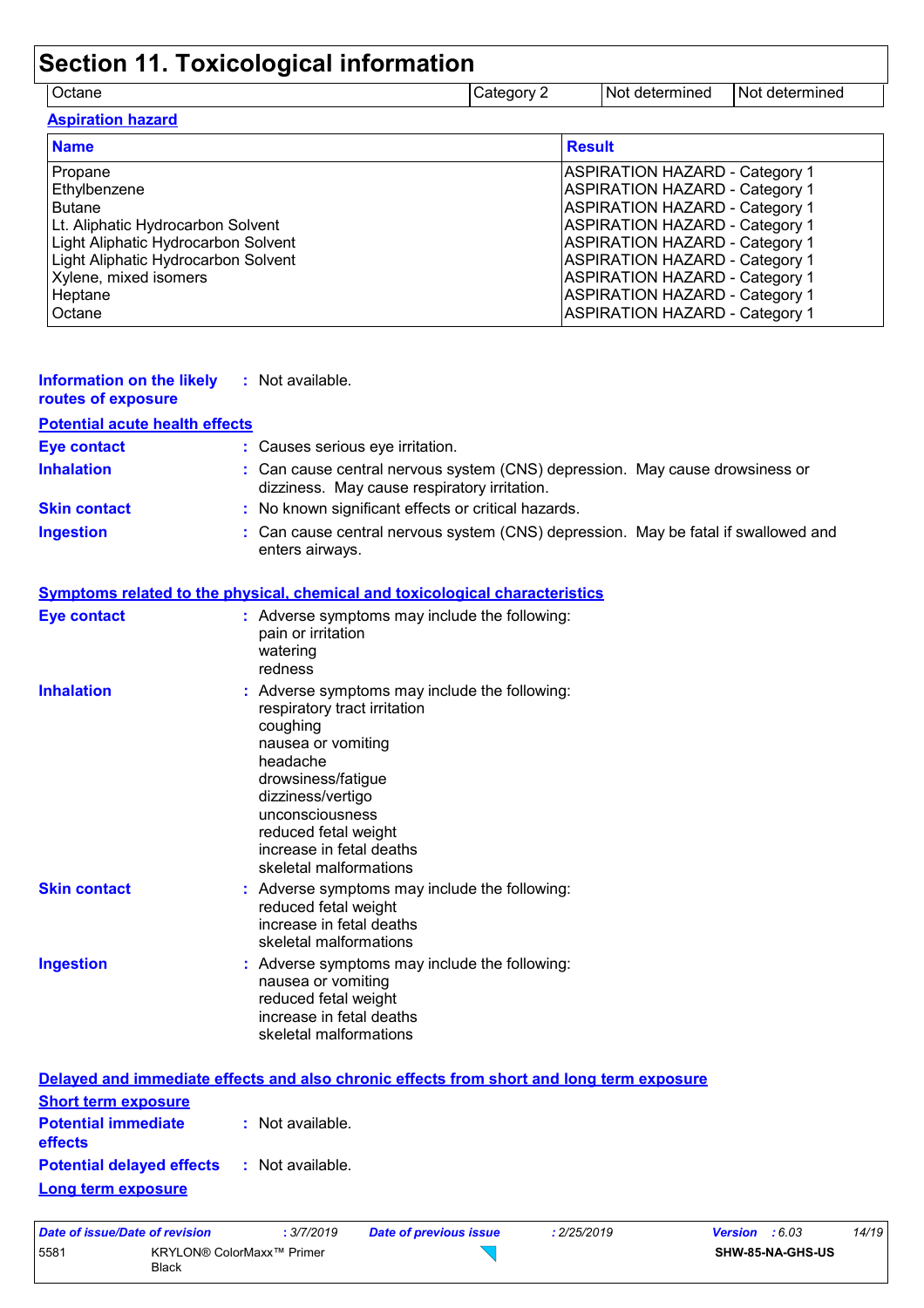| <b>Potential immediate</b><br><b>effects</b>      | : Not available.                                                                            |
|---------------------------------------------------|---------------------------------------------------------------------------------------------|
| <b>Potential delayed effects : Not available.</b> |                                                                                             |
| <b>Potential chronic health effects</b>           |                                                                                             |
| Not available.                                    |                                                                                             |
| <b>General</b>                                    | : Causes damage to organs through prolonged or repeated exposure.                           |
| <b>Carcinogenicity</b>                            | : Suspected of causing cancer. Risk of cancer depends on duration and level of<br>exposure. |
| <b>Mutagenicity</b>                               | : No known significant effects or critical hazards.                                         |
| <b>Teratogenicity</b>                             | : Suspected of damaging the unborn child.                                                   |
| <b>Developmental effects</b>                      | : No known significant effects or critical hazards.                                         |
| <b>Fertility effects</b>                          | : Suspected of damaging fertility.                                                          |

#### **Numerical measures of toxicity**

### **Acute toxicity estimates**

| <b>Route</b>        | <b>ATE value</b> |
|---------------------|------------------|
| Oral                | 22101.3 mg/kg    |
| Dermal              | 83855.3 mg/kg    |
| Inhalation (vapors) | 31.23 mg/l       |

# **Section 12. Ecological information**

| <b>Toxicity</b>                      |                                     |                                            |                 |
|--------------------------------------|-------------------------------------|--------------------------------------------|-----------------|
| <b>Product/ingredient name</b>       | <b>Result</b>                       | <b>Species</b>                             | <b>Exposure</b> |
| Acetone                              | Acute EC50 7200000 µg/l Fresh water | Algae - Selenastrum sp.                    | 96 hours        |
|                                      | Acute LC50 6000000 µg/l Fresh water | Crustaceans - Gammarus pulex               | 48 hours        |
|                                      | Acute LC50 6900 mg/l Fresh water    | Daphnia - Daphnia magna                    | 48 hours        |
|                                      | Acute LC50 5600 ppm Fresh water     | Fish - Poecilia reticulata                 | 96 hours        |
|                                      | Chronic NOEC 4.95 mg/l Marine water | Algae - Ulva pertusa                       | 96 hours        |
|                                      | Chronic NOEC 0.016 ml/L Fresh water | Crustaceans - Daphniidae                   | 21 days         |
|                                      | Chronic NOEC 0.1 ml/L Fresh water   | Daphnia - Daphnia magna -<br>Neonate       | 21 days         |
|                                      | Chronic NOEC 0.1 mg/l Fresh water   | Fish - Fundulus heteroclitus               | 4 weeks         |
| Ethylbenzene                         | Acute EC50 4600 µg/l Fresh water    | Algae - Pseudokirchneriella<br>subcapitata | 72 hours        |
|                                      | Acute EC50 3600 µg/l Fresh water    | Algae - Pseudokirchneriella<br>subcapitata | 96 hours        |
|                                      | Acute EC50 6.53 mg/l Marine water   | Crustaceans - Artemia sp. -<br>Nauplii     | 48 hours        |
|                                      | Acute EC50 2.93 mg/l Fresh water    | Daphnia - Daphnia magna -<br>Neonate       | 48 hours        |
|                                      | Acute LC50 4200 µg/l Fresh water    | Fish - Oncorhynchus mykiss                 | 96 hours        |
| 2-Methyl-1-propanol                  | Acute LC50 600 mg/l Marine water    | Crustaceans - Artemia salina               | 48 hours        |
|                                      | Acute LC50 1030000 µg/l Fresh water | Daphnia - Daphnia magna -<br>Neonate       | 48 hours        |
|                                      | Acute LC50 1330000 µg/l Fresh water | Fish - Oncorhynchus mykiss                 | 96 hours        |
|                                      | Chronic NOEC 4000 µg/l Fresh water  | Daphnia - Daphnia magna                    | 21 days         |
| Lt. Aliphatic Hydrocarbon<br>Solvent | Acute LC50 >100000 ppm Fresh water  | Fish - Oncorhynchus mykiss                 | 96 hours        |
| Xylene, mixed isomers                | Acute LC50 8500 µg/l Marine water   | Crustaceans - Palaemonetes<br>pugio        | 48 hours        |
|                                      | Acute LC50 13400 µg/l Fresh water   | Fish - Pimephales promelas                 | 96 hours        |
| Heptane                              | Acute LC50 375000 µg/l Fresh water  | Fish - Oreochromis mossambicus             | 96 hours        |

#### **Persistence and degradability**

| Date of issue/Date of revision |                                    | : 3/7/2019 | Date of previous issue | 2/25/2019 | <b>Version</b> : 6.03 |                  | 15/19 |
|--------------------------------|------------------------------------|------------|------------------------|-----------|-----------------------|------------------|-------|
| 5581                           | KRYLON® ColorMaxx™ Primer<br>Black |            |                        |           |                       | SHW-85-NA-GHS-US |       |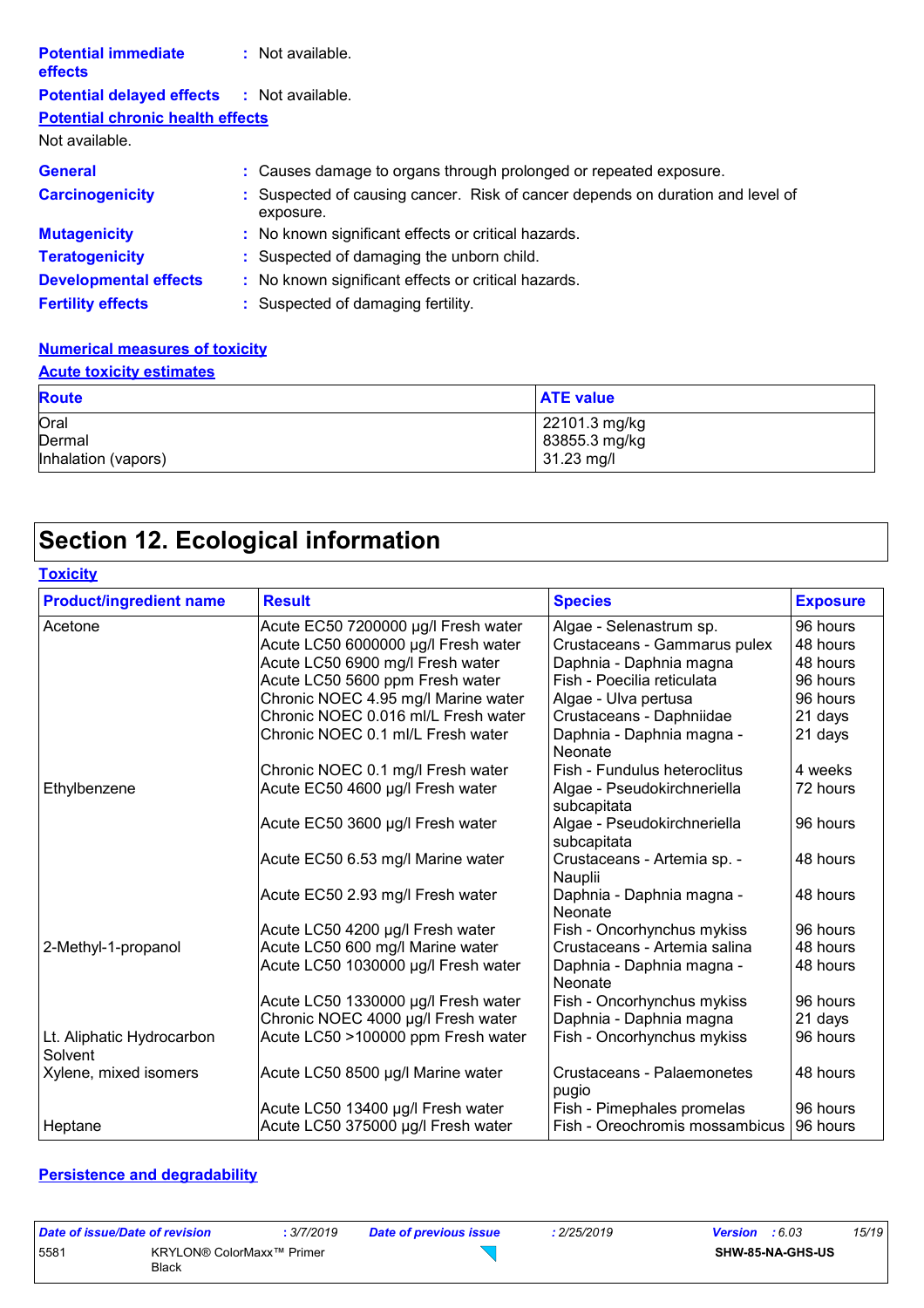## **Section 12. Ecological information**

| <b>Product/ingredient name</b> | <b>Aquatic half-life</b> | <b>Photolysis</b> | Biodegradability |
|--------------------------------|--------------------------|-------------------|------------------|
| Acetone                        |                          |                   | Readily          |
| <b>Ethylbenzene</b>            |                          |                   | Readily          |
| 2-Methyl-1-propanol            |                          |                   | Readily          |
| Xylene, mixed isomers          |                          |                   | Readily          |

#### **Bioaccumulative potential**

| <b>Product/ingredient name</b>         | <b>LogPow</b>            | <b>BCF</b>  | <b>Potential</b> |
|----------------------------------------|--------------------------|-------------|------------------|
| Lt. Aliphatic Hydrocarbon<br>Solvent   | $\overline{\phantom{0}}$ | 10 to 2500  | high             |
| Light Aliphatic Hydrocarbon<br>Solvent | $\overline{\phantom{a}}$ | 10 to 2500  | high             |
| Light Aliphatic Hydrocarbon<br>Solvent | $\overline{\phantom{a}}$ | 10 to 2500  | high             |
| Xylene, mixed isomers                  | ۰                        | 8.1 to 25.9 | low              |
| Heptane                                |                          | 552         | high             |
| Octane                                 | ۰                        | 198.7       | low              |

#### **Mobility in soil**

**Soil/water partition coefficient (KOC)**

**:** Not available.

**Other adverse effects** : No known significant effects or critical hazards.

### **Section 13. Disposal considerations**

#### **Disposal methods :**

The generation of waste should be avoided or minimized wherever possible. Disposal of this product, solutions and any by-products should at all times comply with the requirements of environmental protection and waste disposal legislation and any regional local authority requirements. Dispose of surplus and non-recyclable products via a licensed waste disposal contractor. Waste should not be disposed of untreated to the sewer unless fully compliant with the requirements of all authorities with jurisdiction. Waste packaging should be recycled. Incineration or landfill should only be considered when recycling is not feasible. This material and its container must be disposed of in a safe way. Empty containers or liners may retain some product residues. Do not puncture or incinerate container.

### **Section 14. Transport information**

|                                       | <b>DOT</b><br><b>Classification</b> | <b>TDG</b><br><b>Classification</b> | <b>Mexico</b><br><b>Classification</b> | <b>IATA</b>              | <b>IMDG</b>      |
|---------------------------------------|-------------------------------------|-------------------------------------|----------------------------------------|--------------------------|------------------|
| <b>UN number</b>                      | <b>UN1950</b>                       | <b>UN1950</b>                       | <b>UN1950</b>                          | <b>UN1950</b>            | <b>UN1950</b>    |
| <b>UN proper</b><br>shipping name     | <b>AEROSOLS</b>                     | <b>AEROSOLS</b>                     | <b>AEROSOLS</b>                        | AEROSOLS,<br>flammable   | <b>AEROSOLS</b>  |
| <b>Transport</b>                      | 2.1                                 | 2.1                                 | 2.1                                    | 2.1                      | 2.1              |
| hazard class(es)                      | <b>MMARLE</b>                       |                                     |                                        |                          |                  |
| <b>Packing group</b>                  | $\blacksquare$                      | $\overline{\phantom{a}}$            |                                        | $\overline{\phantom{0}}$ |                  |
| <b>Environmental</b><br>hazards       | No.                                 | No.                                 | No.                                    | No.                      | No.              |
|                                       |                                     |                                     |                                        |                          |                  |
| <b>Date of issue/Date of revision</b> | : 3/7/2019                          | <b>Date of previous issue</b>       | : 2/25/2019                            | <b>Version</b>           | 16/19<br>:6.03   |
| 5581<br><b>Black</b>                  | KRYLON® ColorMaxx™ Primer           |                                     |                                        |                          | SHW-85-NA-GHS-US |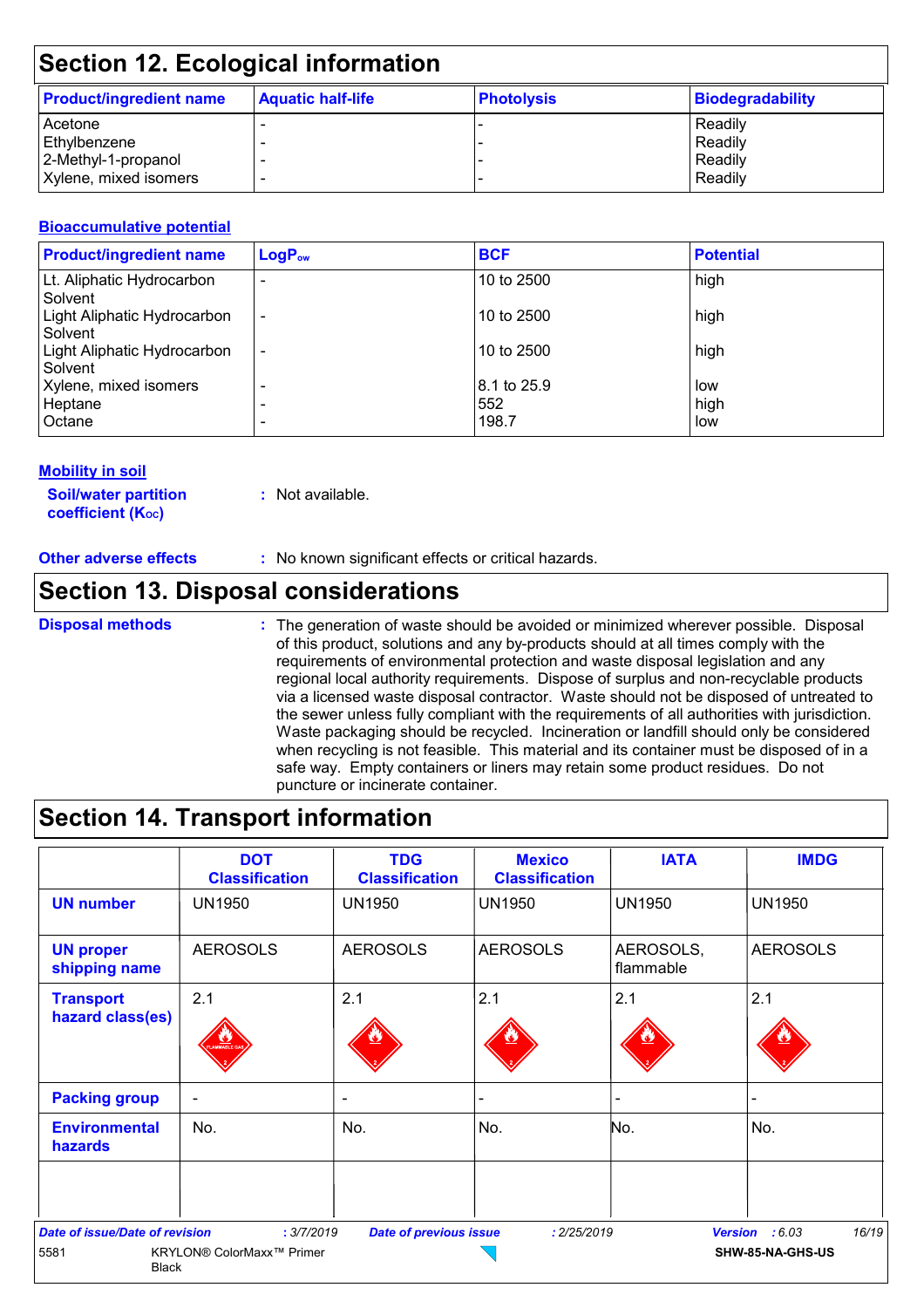| <b>Section 14. Transport information</b>                                                                                                                                                                                                                                                                                                                                                                                                                                                                                                                                                                                                                                                                                     |                |                  |                                                                                                                                                   |                  |  |                                            |
|------------------------------------------------------------------------------------------------------------------------------------------------------------------------------------------------------------------------------------------------------------------------------------------------------------------------------------------------------------------------------------------------------------------------------------------------------------------------------------------------------------------------------------------------------------------------------------------------------------------------------------------------------------------------------------------------------------------------------|----------------|------------------|---------------------------------------------------------------------------------------------------------------------------------------------------|------------------|--|--------------------------------------------|
| <b>Additional</b><br><b>information</b>                                                                                                                                                                                                                                                                                                                                                                                                                                                                                                                                                                                                                                                                                      |                |                  | Product classified<br>as per the<br>following sections<br>of the<br>Transportation of<br>Dangerous Goods<br>Regulations: 2.<br>13-2.17 (Class 2). |                  |  | <b>Emergency</b><br>schedules F-D, S-<br>U |
|                                                                                                                                                                                                                                                                                                                                                                                                                                                                                                                                                                                                                                                                                                                              | <b>ERG No.</b> |                  | <b>ERG No.</b>                                                                                                                                    | <b>ERG No.</b>   |  |                                            |
|                                                                                                                                                                                                                                                                                                                                                                                                                                                                                                                                                                                                                                                                                                                              | 126            |                  | 126                                                                                                                                               | 126              |  |                                            |
| <b>Special precautions for user :</b><br>Multi-modal shipping descriptions are provided for informational purposes and do not<br>consider container sizes. The presence of a shipping description for a particular<br>mode of transport (sea, air, etc.), does not indicate that the product is packaged<br>suitably for that mode of transport. All packaging must be reviewed for suitability<br>prior to shipment, and compliance with the applicable regulations is the sole<br>responsibility of the person offering the product for transport. People loading and<br>unloading dangerous goods must be trained on all of the risks deriving from the<br>substances and on all actions in case of emergency situations. |                |                  |                                                                                                                                                   |                  |  |                                            |
| <b>Transport in bulk according</b><br>: Not available.<br>to Annex II of MARPOL and<br>the <b>IBC</b> Code                                                                                                                                                                                                                                                                                                                                                                                                                                                                                                                                                                                                                   |                |                  |                                                                                                                                                   |                  |  |                                            |
|                                                                                                                                                                                                                                                                                                                                                                                                                                                                                                                                                                                                                                                                                                                              |                |                  | <b>Proper shipping name</b>                                                                                                                       | : Not available. |  |                                            |
|                                                                                                                                                                                                                                                                                                                                                                                                                                                                                                                                                                                                                                                                                                                              |                | <b>Ship type</b> |                                                                                                                                                   | Not available.   |  |                                            |
|                                                                                                                                                                                                                                                                                                                                                                                                                                                                                                                                                                                                                                                                                                                              |                |                  | <b>Pollution category</b>                                                                                                                         | : Not available. |  |                                            |

### **Section 15. Regulatory information**

#### **SARA 313**

SARA 313 (40 CFR 372.45) supplier notification can be found on the Environmental Data Sheet.

#### **California Prop. 65**

WARNING: This product contains chemicals known to the State of California to cause cancer and birth defects or other reproductive harm.

#### **International regulations**

| <b>International lists</b> | : Australia inventory (AICS): Not determined.                |
|----------------------------|--------------------------------------------------------------|
|                            | China inventory (IECSC): Not determined.                     |
|                            | Japan inventory (ENCS): Not determined.                      |
|                            | Japan inventory (ISHL): Not determined.                      |
|                            | Korea inventory (KECI): Not determined.                      |
|                            | Malaysia Inventory (EHS Register): Not determined.           |
|                            | New Zealand Inventory of Chemicals (NZIoC): Not determined.  |
|                            | Philippines inventory (PICCS): Not determined.               |
|                            | Taiwan Chemical Substances Inventory (TCSI): Not determined. |
|                            | Thailand inventory: Not determined.                          |
|                            | Turkey inventory: Not determined.                            |
|                            | Vietnam inventory: Not determined.                           |

# **Section 16. Other information**

**Hazardous Material Information System (U.S.A.)**



**The customer is responsible for determining the PPE code for this material. For more information on HMIS® Personal Protective Equipment (PPE) codes, consult the HMIS® Implementation Manual.**

| Date of issue/Date of revision |                                           | : 3/7/2019 | Date of previous issue | 2/25/2019 | <b>Version</b> : 6.03 |                  | 17/19 |
|--------------------------------|-------------------------------------------|------------|------------------------|-----------|-----------------------|------------------|-------|
| 5581                           | KRYLON® ColorMaxx™ Primer<br><b>Black</b> |            |                        |           |                       | SHW-85-NA-GHS-US |       |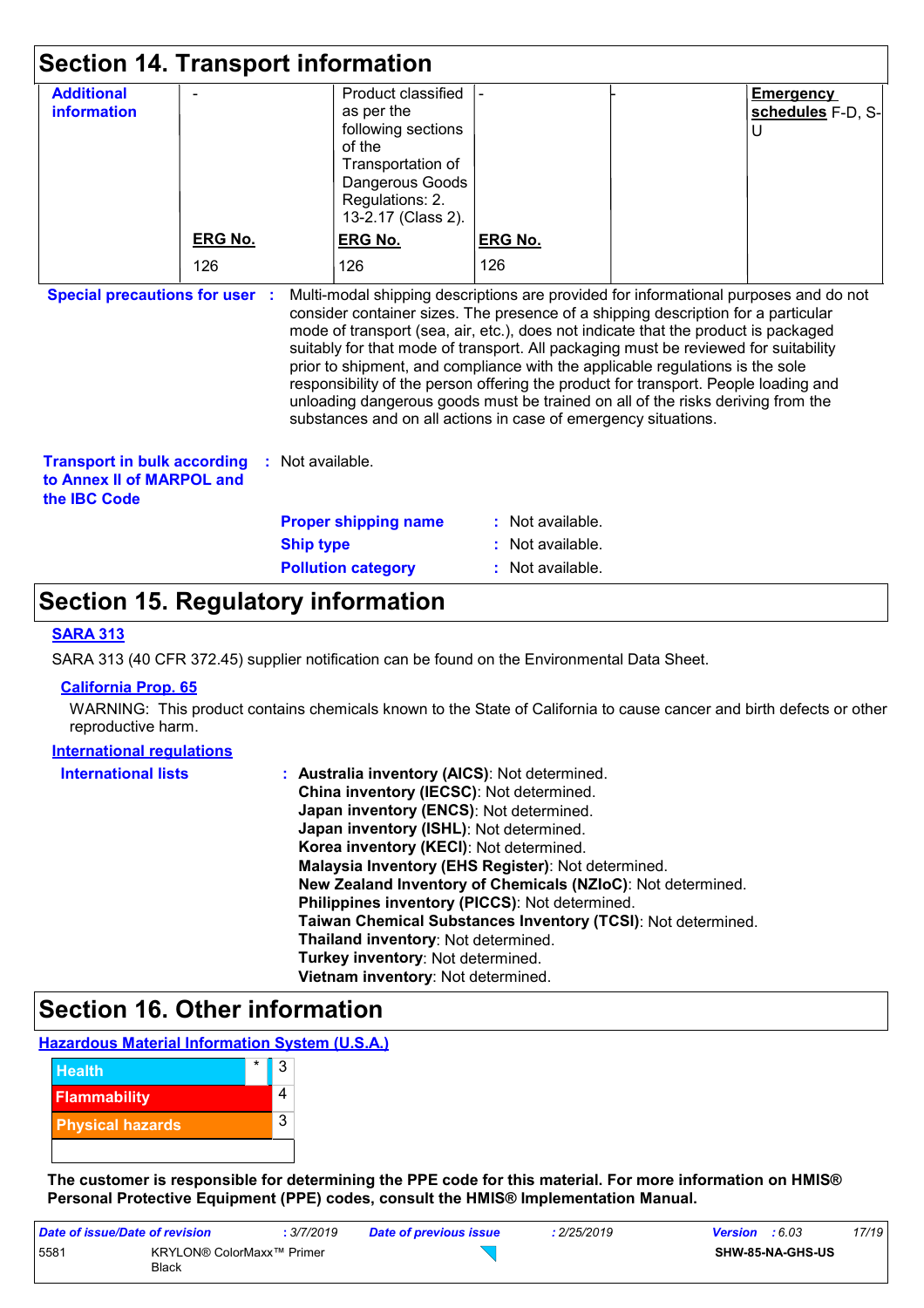# **Section 16. Other information**

**Caution: HMIS® ratings are based on a 0-4 rating scale, with 0 representing minimal hazards or risks, and 4 representing significant hazards or risks. Although HMIS® ratings and the associated label are not required on SDSs or products leaving a facility under 29 CFR 1910.1200, the preparer may choose to provide them. HMIS® ratings are to be used with a fully implemented HMIS® program. HMIS® is a registered trademark and service mark of the American Coatings Association, Inc.**

**Procedure used to derive the classification**

| <b>Classification</b>                                                                           | <b>Justification</b>  |
|-------------------------------------------------------------------------------------------------|-----------------------|
| FLAMMABLE AEROSOLS - Category 1                                                                 | On basis of test data |
| <b>GASES UNDER PRESSURE - Compressed gas</b>                                                    | lCalculation method   |
| SERIOUS EYE DAMAGE/ EYE IRRITATION - Category 2A                                                | Calculation method    |
| <b>CARCINOGENICITY - Category 2</b>                                                             | Calculation method    |
| <b>TOXIC TO REPRODUCTION (Fertility) - Category 2</b>                                           | lCalculation method   |
| TOXIC TO REPRODUCTION (Unborn child) - Category 2                                               | Calculation method    |
| SPECIFIC TARGET ORGAN TOXICITY (SINGLE EXPOSURE) (Respiratory tract<br>irritation) - Category 3 | ICalculation method   |
| SPECIFIC TARGET ORGAN TOXICITY (SINGLE EXPOSURE) (Narcotic effects) -<br>Category 3             | Calculation method    |
| SPECIFIC TARGET ORGAN TOXICITY (REPEATED EXPOSURE) (lungs) - Category                           | Calculation method    |
| <b>ASPIRATION HAZARD - Category 1</b>                                                           | Calculation method    |

| <b>History</b>                    |                                                                                                                                                                                                                                                                                                                                                                                                                                                                                                                                                                          |
|-----------------------------------|--------------------------------------------------------------------------------------------------------------------------------------------------------------------------------------------------------------------------------------------------------------------------------------------------------------------------------------------------------------------------------------------------------------------------------------------------------------------------------------------------------------------------------------------------------------------------|
| Date of printing                  | : 3/7/2019                                                                                                                                                                                                                                                                                                                                                                                                                                                                                                                                                               |
| Date of issue/Date of<br>revision | : 3/7/2019                                                                                                                                                                                                                                                                                                                                                                                                                                                                                                                                                               |
| Date of previous issue            | : 2/25/2019                                                                                                                                                                                                                                                                                                                                                                                                                                                                                                                                                              |
| <b>Version</b>                    | : 6.03                                                                                                                                                                                                                                                                                                                                                                                                                                                                                                                                                                   |
| <b>Key to abbreviations</b>       | $\therefore$ ATE = Acute Toxicity Estimate<br><b>BCF</b> = Bioconcentration Factor<br>GHS = Globally Harmonized System of Classification and Labelling of Chemicals<br>IATA = International Air Transport Association<br>IBC = Intermediate Bulk Container<br><b>IMDG</b> = International Maritime Dangerous Goods<br>LogPow = logarithm of the octanol/water partition coefficient<br>MARPOL = International Convention for the Prevention of Pollution From Ships, 1973<br>as modified by the Protocol of 1978. ("Marpol" = marine pollution)<br>$UN = United Nations$ |

**Indicates information that has changed from previously issued version.**

#### **Notice to reader**

**It is recommended that each customer or recipient of this Safety Data Sheet (SDS) study it carefully and consult resources, as necessary or appropriate, to become aware of and understand the data contained in this SDS and any hazards associated with the product. This information is provided in good faith and believed to be accurate as of the effective date herein. However, no warranty, express or implied, is given. The information presented here applies only to the product as shipped. The addition of any material can change the composition, hazards and risks of the product. Products shall not be repackaged, modified, or tinted except as specifically instructed by the manufacturer, including but not limited to the incorporation of products not specified by the manufacturer, or the use or addition of products in proportions not specified by the manufacturer. Regulatory requirements are subject to change and may differ between various locations and jurisdictions. The customer/buyer/user is responsible to ensure that his activities comply with all country, federal, state, provincial or local laws. The conditions for use of the product are not under the control of the manufacturer; the customer/buyer/user is responsible to determine the conditions necessary for the safe use of this product. The customer/buyer/user should not use the product for any purpose other than the purpose shown in the applicable section of this SDS without first referring to the supplier and obtaining written handling instructions. Due to the proliferation of sources for information such as manufacturer-specific SDS, the manufacturer cannot be responsible for SDSs obtained from any other source.**